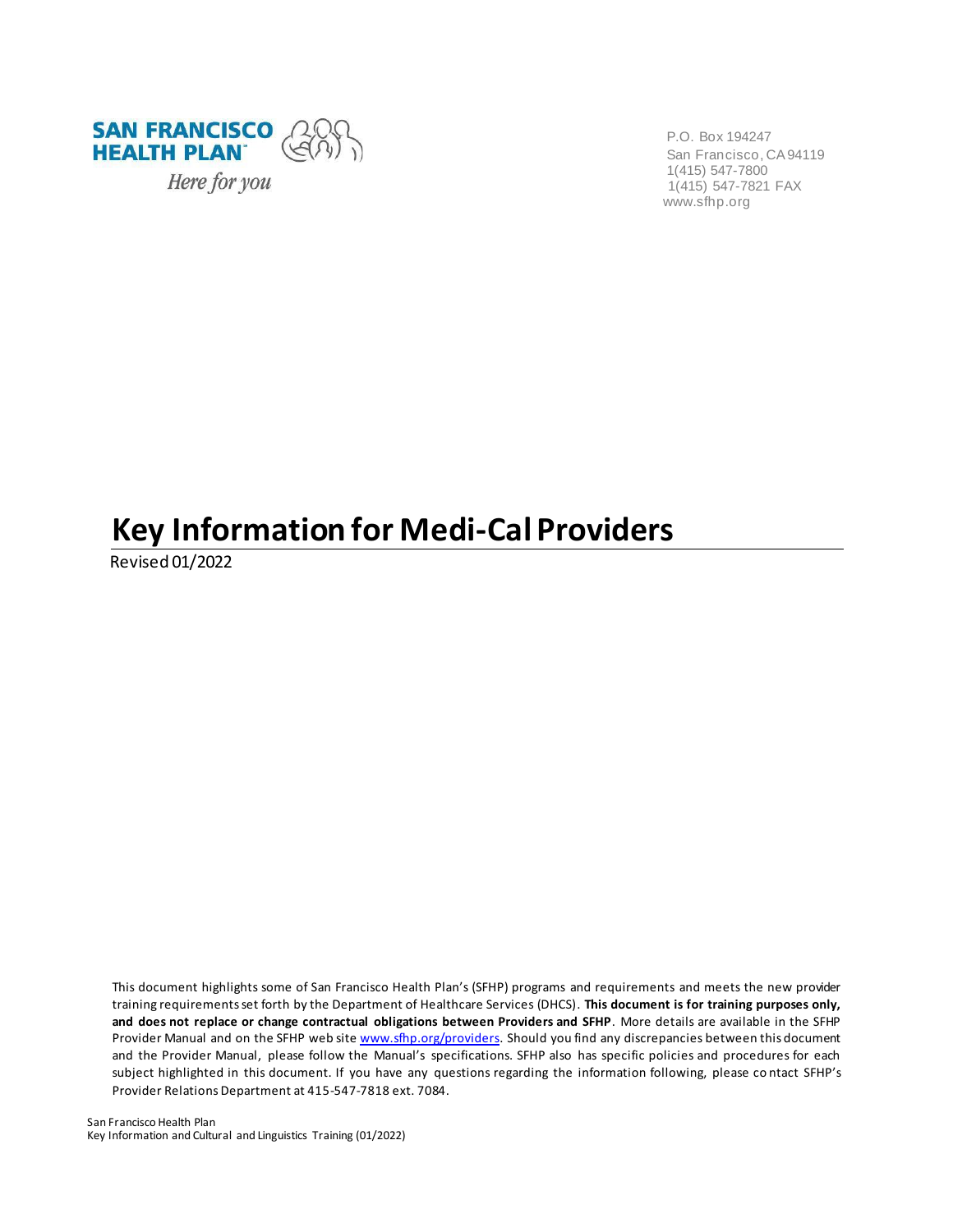# **Table of Contents**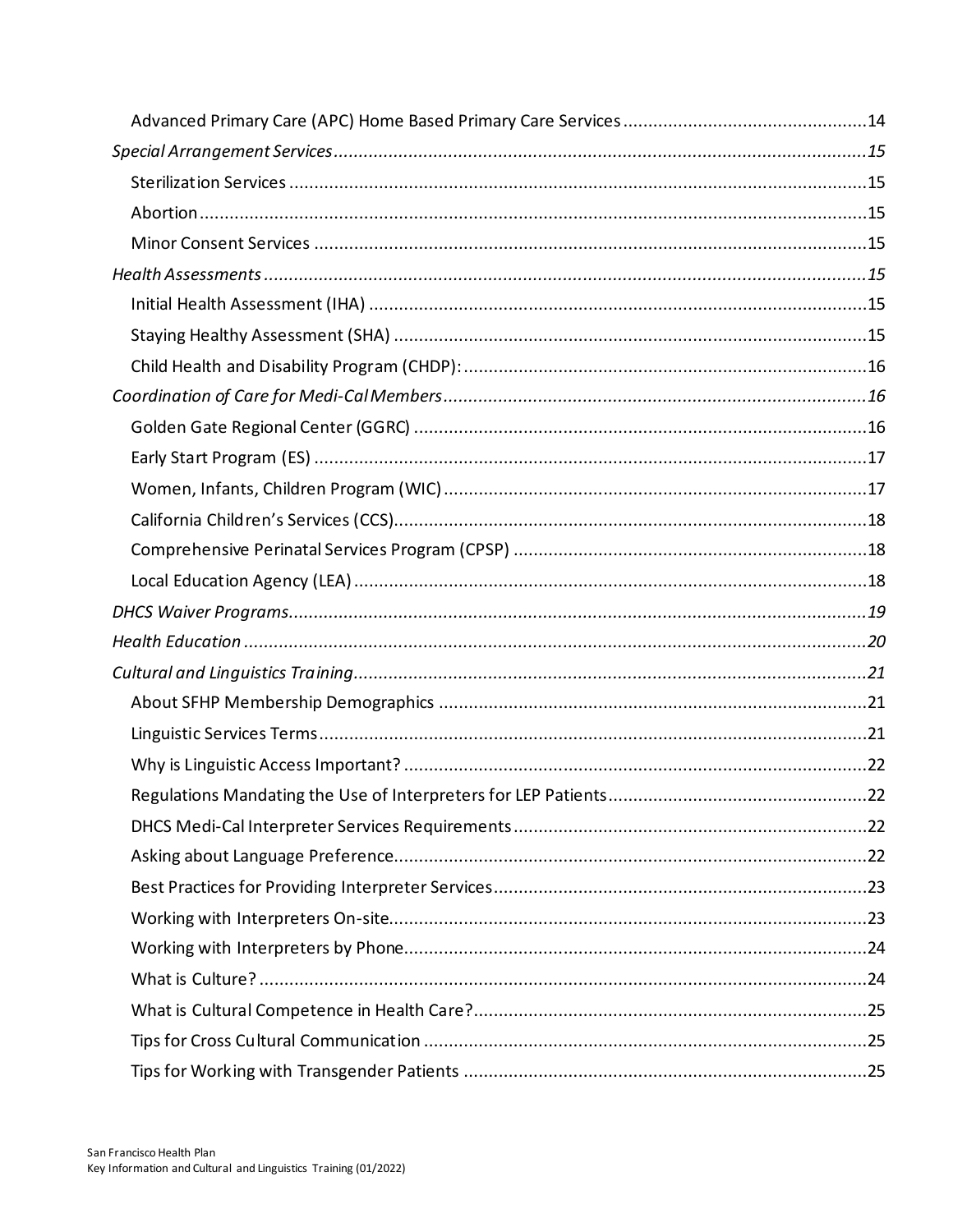| Interacting with People with Cognitive, Intellectual, or Psychiatric Disabilities27 |  |
|-------------------------------------------------------------------------------------|--|
|                                                                                     |  |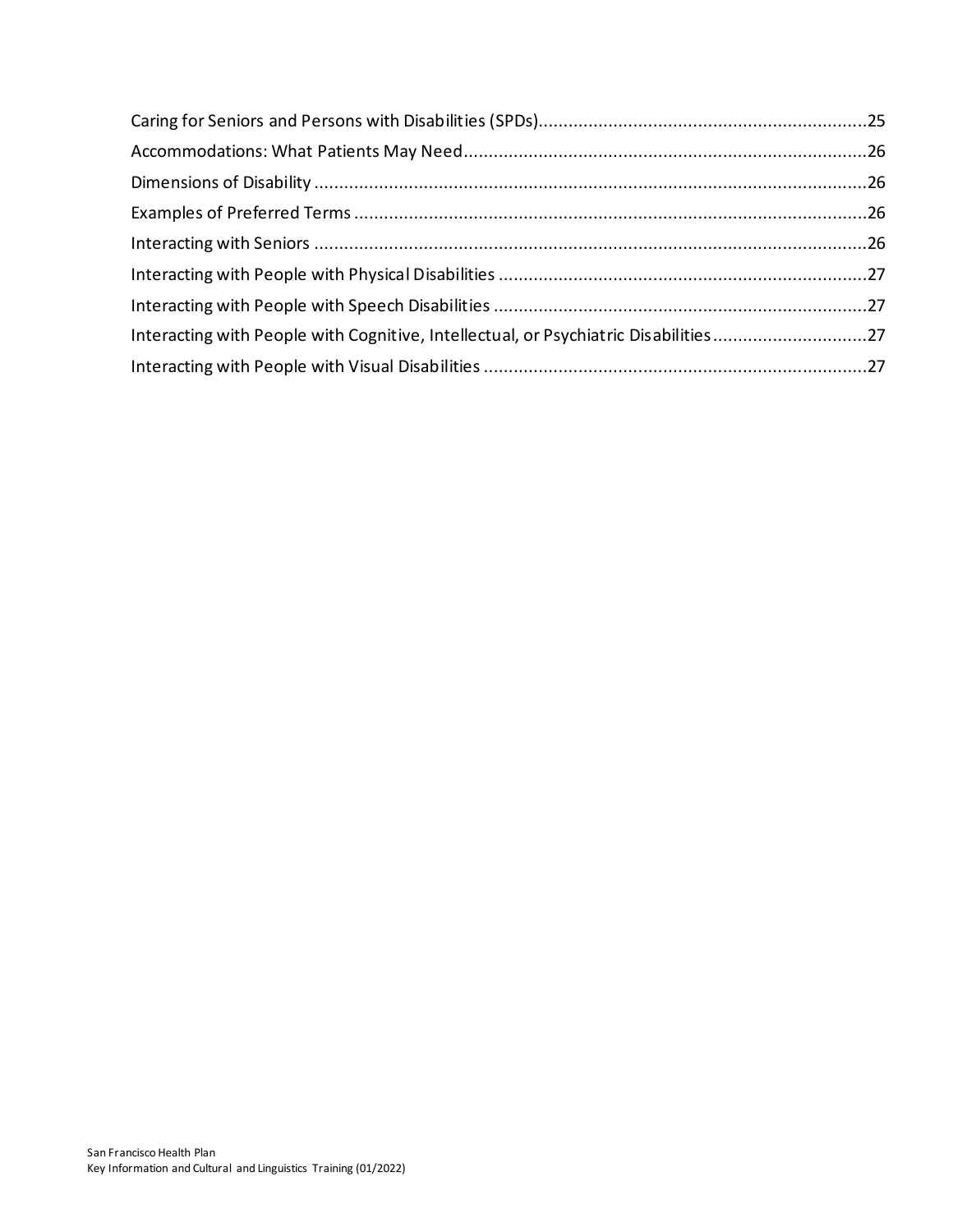# <span id="page-4-0"></span>*Welcome to the SFHP Provider Network!*

San Francisco Health Plan (SFHP) is a local, not-for-profit, Knox-Keene licensed health plan providing affordable health care coverage to low income residents of San Francisco. The SFHP network includes several independent medical groups and their affiliated hospitals. Most of the utilization management, credentialing, and claims processing functions are delegated to these contracted groups.

Providers must promptly notify their medical group of any changes in their practice location, hours of operation, or if they plan to terminate their relationship with their medical group or SFHP. It is especially important for a Primary Care Provider (PCP) to provide at least 30 calendar days' notice of termination to their medical group, as the medical group and SFHP are required by law to re-assign patients to another PCP and to provide 30-day advance notification to members of this transition.



# <span id="page-4-1"></span>*ContactInformation*

# <span id="page-4-2"></span>**Provider Network Operations Department**

Please contact the Provider Network Operations department for any questions or concerns about provider issues, network and contracting, credentialing, payment disputes, etc.

Hours of Operation: Monday through Friday, 8:30am to 5:00pm

Telephone: 1(415) 547-7818 ext. 7084 Email[: provider.relations@sfhp.org](mailto:provider.relations@sfhp.org)

# <span id="page-4-3"></span>**Customer Service Department**

The Customer Service Department is available to assist with any general questions about member benefits, eligibility, covered services, claims payments, etc.

<span id="page-4-4"></span>**Claims Department**

Providers in the Brown and Toland, CCHCA, Hill, Jade, Kaiser, and NEMS networks may contact their medical group for assistance with any questions related to claims and reimbursement.

Providers in the UCSF, SFHN, and CLN networksand independent clinics and providers may contact SFHP for assistance with any questions related to claims and reimbursement.

Hours of Operation: Monday through Friday, 8:30am to 5:30pm.

Customer Service Telephone: 1(415) 547-7800 or 1(800) 288-5555 or 1(415) 547-7830 TTY/TDD

SFHP Claims Contact Information: Hours of Operation: Monday through Friday, 8:30am to 5:00pm

SFHP Claims Telephone: 1(415) 547-7818 ext. 7115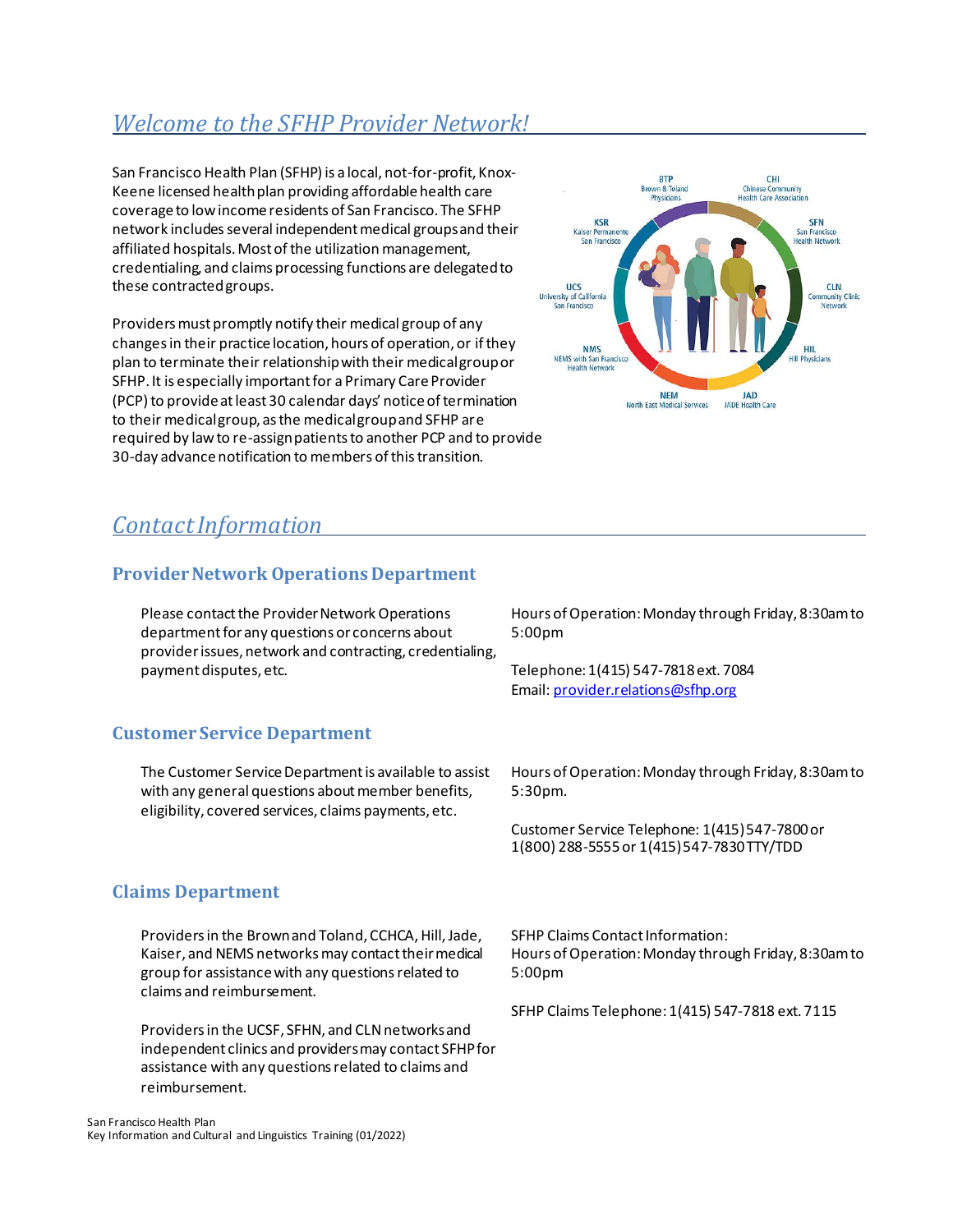#### <span id="page-5-0"></span>**Utilization Management Department**

Providers in the Brown and Toland, CCHCA, Hill, Jade, Kaiser, and NEMS networks may contact their medical group for questions about prior authorizations and inpatient concurrent review.

Providers in the UCSF, SFHN, and CLN networks and independent clinics and providers may contact SFHP for questions about prior authorizations and inpatient concurrent review.

SFHP Hours of Operation: Monday through Friday, 8:30am to 5:00pm

SFHP UM Telephone: 1(415) 547-7818 ext. 7080 SFHP UM Email[: authorizations@sfhp.org](mailto:authorizations@sfhp.org)

#### <span id="page-5-1"></span>**Telemedicine**

Primary Care Providers (PCPs) and clinics are always the first point of contact for our members' routine and urgent care. However, when members can't see you or get to you, they can receive care from a doctor from anywhere using their phone, smartphone app, or computer with our FREE telemedicine service, Teladoc.

Teladoc physicians are available 24 hours a day, seven days a week, year-round. The average wait time for a Teladoc appointment is under 10 minutes. Teladoc physicians can prescribe medications, but will not prescribe controlled substances.

After the consultation, Teladoc will fax a summary of the visi[t\(Clinical Consult Report](https://www.sfhp.org/files/providers/CCR%20EXAMPLE.pdf)) to the member's PCP/clinic.

To access services, members can go to teladoc.com/sfhp, call 1(800) 835-2362, or download the Teladoc smartphone app.

#### <span id="page-5-2"></span>*Our Programs*

**Medi-Cal:** provides free and low-cost health care coverage services that are funded by State and Federal dollars. These services are available to individuals with low-income or limited resources. The Medi-Cal Program offers health services ranging from limited scope coverage to full scope coverage (inclusive of vision and dental for children). All SFHP members are enrolled in Managed Medi-Cal receiving full-coverage benefits at no cost. Managed Medi-Cal beneficiaries are required to choose a managed care health plan (Anthem Blue Cross or SFHP). Most Seniors and Persons with Disabilities, receiving services under Managed Medi-Cal are also required to choose a health plan. There are no premiums or co-pays for beneficiaries enrolled in Managed Medi-Cal. Eligibility is determined by the eligibility workers at the local Department of California Human Services Agency (HSA) or linked by other social services programs, such as CalWORKs, TANF, and SSI.

**Healthy Workers HMO (HW) Program:** is a health coverage program partly administered by SFHP. It is offered to individuals providing In-Home Support Services (IHSS) and a select category of temporary, exempt asneeded employees of the City and County of San Francisco. HW members have access to medical servicesthrough the San Francisco Department of Public Health (DPH). Eligibility is determined through the IHSS Authority or the Department of Human Resources and is based on length of time employed and hours worked.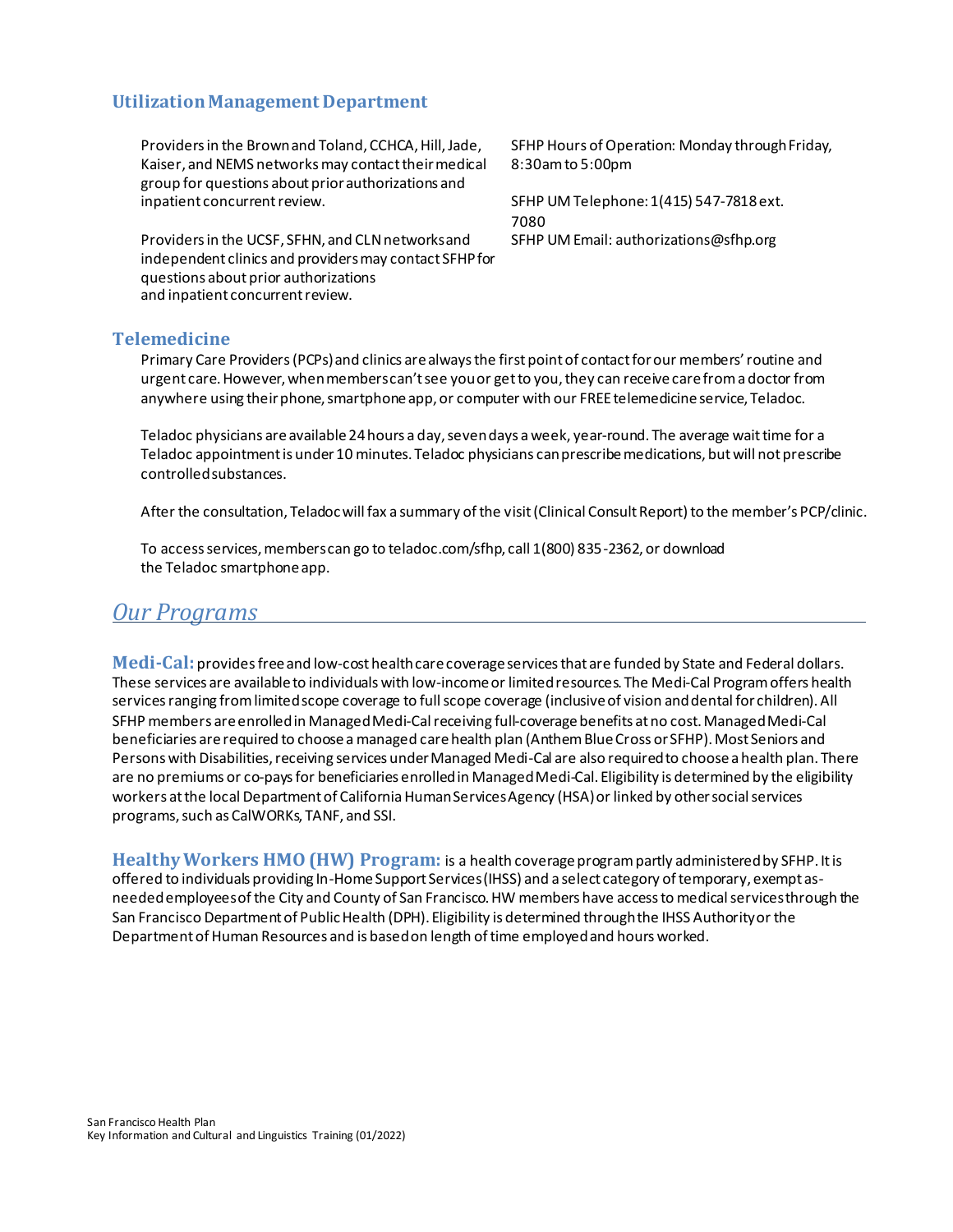# <span id="page-6-0"></span>*Eligibility*

### <span id="page-6-1"></span>**Eligibility and PCP Assignment**

Eligibility can change from month-to-month. Although SFHP members are issued ID cards, **providers are responsible for verifying member eligibility on the day of service and prior to providing care**.

SFHP providers have three options for verifying eligibility:

- o SFHP Secure Provider Portal found on our web site at [www.sfhp.org/providers](http://www.sfhp.org/providers)
- o Interactive Voice Response 415-547-7810
- o Customer Service Department at 415-547-7800, Monday-Friday, 8:30am-5:30pm

Questions regarding member's PCP assignment status can also be directed to Customer Services at (415) 547- 7800 or 1-800-288-5555 between the hours of 8:30 am and 5:30 pm, Monday through Friday.

#### <span id="page-6-2"></span>**PCP Selection, Assignment, and Change**

At the time of enrollment, new members are encouraged to select a PCP. When this does not happen, SFHP will automatically assign a PCP following an assignment algorithm that takes into account the member's place of residence, primary spoken language, and other similar factors. SFHP members who are auto-assigned to a PCP may select another PCP at any time. All members may change PCP, to a PCP of their choosing and who is accepting new patients. In most cases, PCP changes will be effective on the first day of the following month. Changes are made through SFHP's Customer Service department.

#### <span id="page-6-3"></span>**Newborn Coverage**

For the Managed Medi-Cal program, newborns are covered for eligible services under their mother's membership during the month of birth and the month following. Healthy Workers HMO covers newborns for only 30 days following birth.

# <span id="page-6-4"></span>*Access to Care*

#### <span id="page-6-5"></span>**Appointment Availability**

The California Department of Health Care Services (DHCS) and the Department of Managed Health Care (DMHC) set forth access requirements for all health plans and their contracted providers which include maintaining availability standards for appointments.

| <b>PROVIDER TYPE</b> | <b>STANDARD</b>                           |
|----------------------|-------------------------------------------|
| <b>PCP</b>           | 10 business days                          |
| Specialty            | 15 business days                          |
| Ancillary            | 15 business days                          |
| <b>Mental Health</b> | 10 business days                          |
| All Provider Types   | 48 hours                                  |
|                      | 96 hours if Prior Authorization is needed |
| <b>PCP</b>           | 14 calendar days                          |
| All Provider Types   | Not to exceed 30 min                      |
| All Provider Types   | Not to exceed 10 min                      |
|                      |                                           |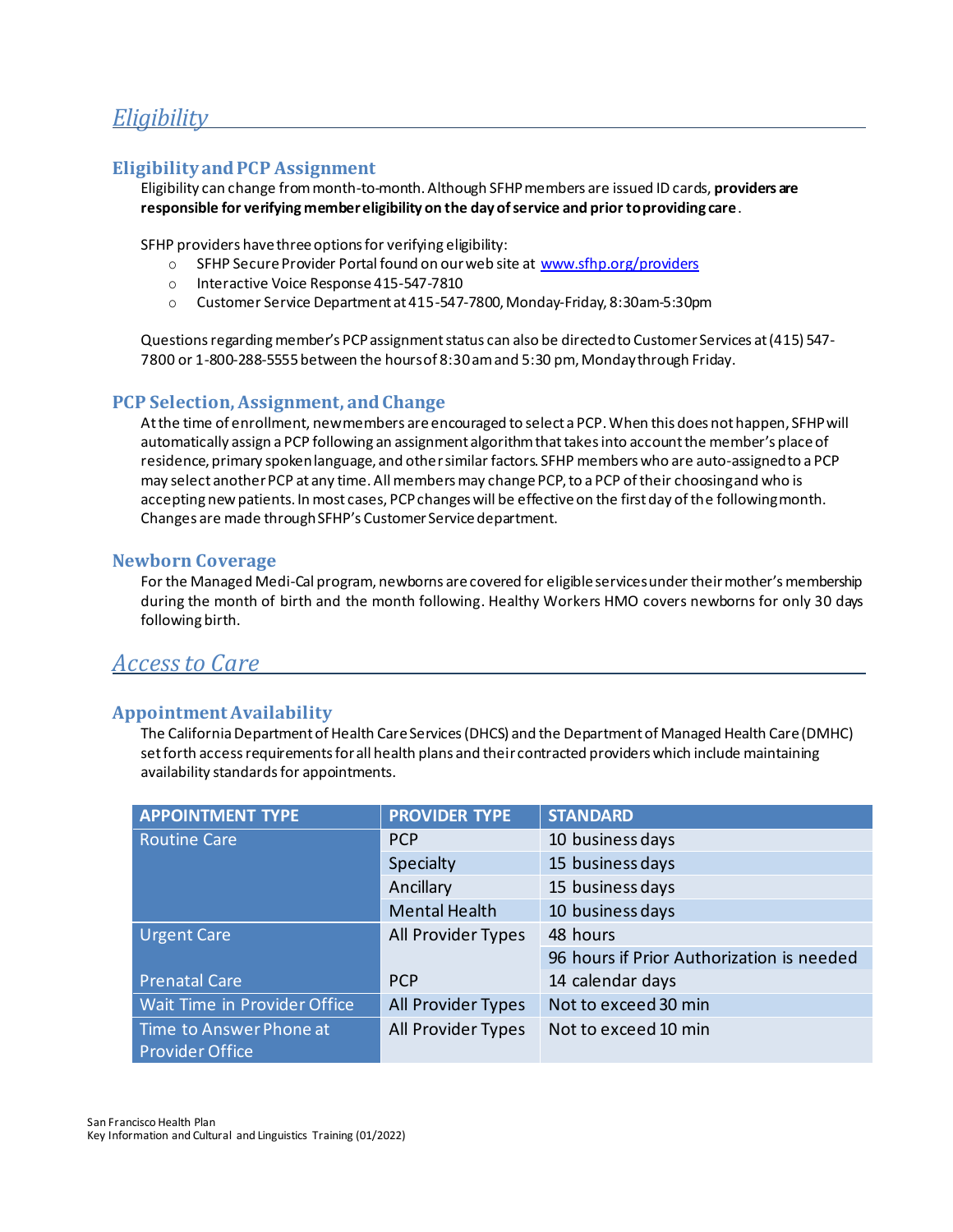### <span id="page-7-0"></span>**After-Hours Access to Care**

All PCPs are required to have phone coverage 24 hours a day, 7 days a week. After-hours access must include triage for emergency care and direction to call 9-1-1 for an emergency medical condition. A physician or mid-level provider must be available for contact after-hours, either in person or via telephone. All after-hours member calls must be documented in the member's permanent medical records. If a provider who is not the member's PCP treats the member, the treating provider must forward documentation of services received to the member's PCP.

| Telephone    | All Provider | • Voice message must provide instructions to call                                                   |
|--------------|--------------|-----------------------------------------------------------------------------------------------------|
| Availability | <b>Types</b> | 911 or the Emergency Room.                                                                          |
|              |              | • Voice message call back not to exceed 30 min.<br>• Voice message must provide a call back number. |

# <span id="page-7-1"></span>**Emergency Services and Urgent Care**

An "emergency medical condition" is defined as a medical condition manifesting itself by acute symptoms of sufficient severity (including severe pain) such that the member/enrollee reasonably believed that the absence of immediate medical attention could result in one of the following situations:

- $\circ$  Placing the health of the individual (or, in case of a pregnant woman, the health of the woman or her unborn child) in serious jeopardy,
- o Serious impairment to bodily functions,
- o Serious dysfunction of any bodily organ or part,

A "psychiatric emergency medical condition" means a mental disorder that manifests itself by acute symptoms of sufficient severity that it renders the patient as being either of the following:

- o An immediate danger to himself or herself or to others,
- o Immediately unable to provide for, or utilize, food, shelter, or clothing, due to the mental disorder.

Emergency services include medical screening, examination, and medical and psychiatric evaluation by a physician, or – to the extent permitted by applicable law – by other appropriate personnel under the supervision of a physician, and within the scope of his/her licensure and clinical privileges, to determine if an emergency medical condition or active labor exists and, if it does, the care, treatment, and surgery by a physician necessary to relieve or eliminate the emergency medical condition within the capability of the facility.

In all instances when a member presents at an emergency room for diagnosis and treatment of illness or injury, pre-established guidelines for hospitals require appropriate triage of the severity of illness/injury.

An authorization is not required for emergency situations as defined by the examining physician. The examining physician determines required treatment to stabilize the patient.

In routine and non-urgent situations, treatment authorization by the PCP is required after completing the medical screening exam and stabilizing the condition. If the PCP does not respond, the Emergency Room/Department will proceed with treatment. Documentation and proof of the Emergency Department's attempt to reach the PCP and medical group and failure of response within 30 minutes of the first contact attempt will be accepted as authorization to diagnose and treat.

SFHP benefits include the dispensing of a sufficient supply of medications to cover the member's treatment until the member can be reasonably expected to have a prescription filled.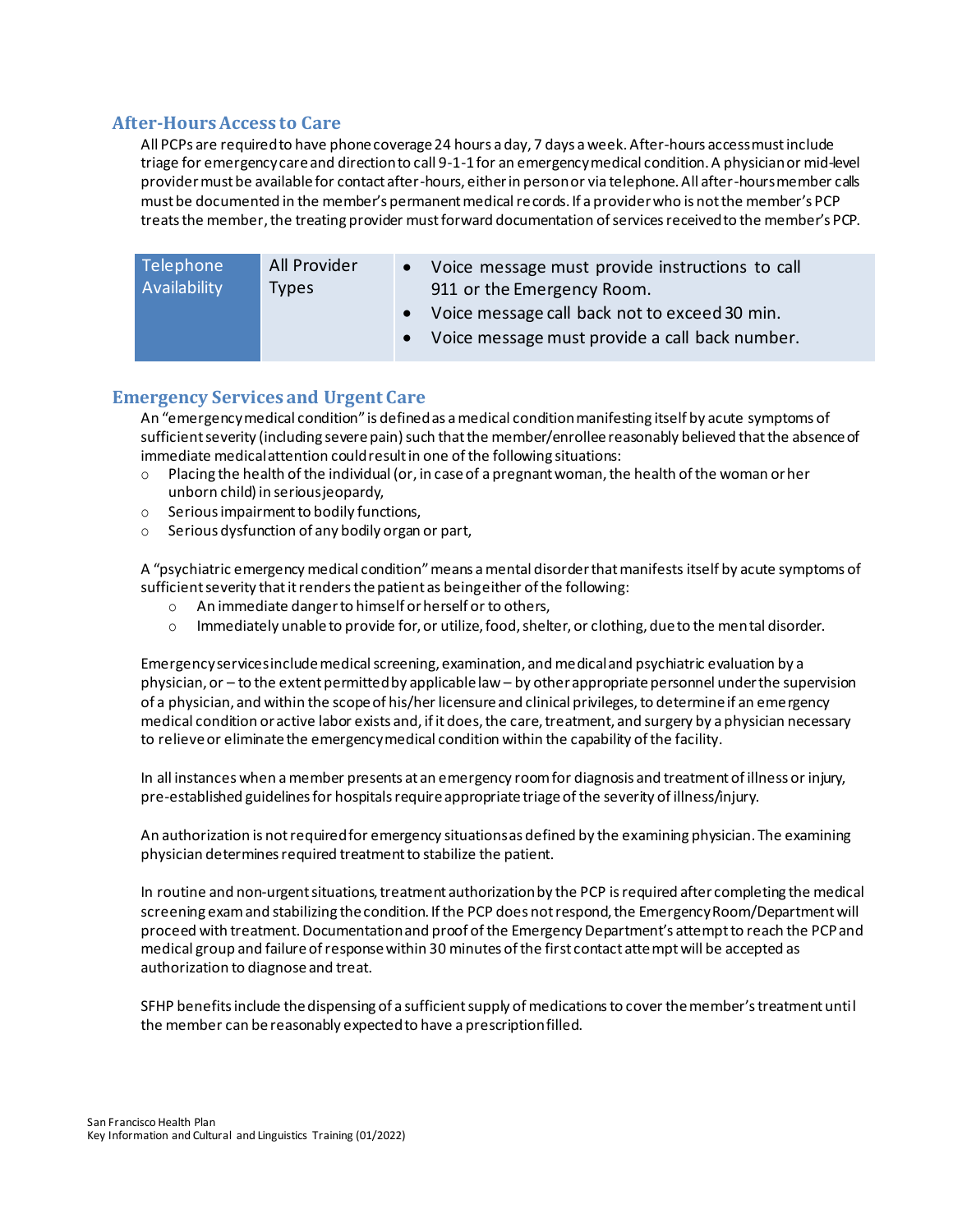#### <span id="page-8-1"></span><span id="page-8-0"></span>**Referrals**

In most cases, PCPs must refer SFHP members to specialists within their medical group network. In some instances, a specific specialty may not be available within the medical group's network. When this occurs, contact your medical group to find an appropriate specialist. Your medical group should provide you with a list of contracted specialists and referral forms if required.

#### <span id="page-8-2"></span>**Prior Authorization**

All requests for Prior Authorization must be sent to your medical group. Contact your medical group for a current list of services requiring Prior Authorization. Requests for non-emergent services subject to prior authorization should be submitted at least 14 calendar days prior to the anticipated service date.

#### <span id="page-8-3"></span>**Prior Authorization Exceptions**

The following services do not require prior authorization:

- o **Special Arrangement services** (see section belowfor moreinformation).
- o **Obstetrical and gynecological services**, including basic prenatal care and support services available through the member's medical group. The member will deliver in the hospital affiliated with her medical group. The member's obstetrical provider will request authorization for required testing.
- o **Emergency care** (in or out of network).
- o **Preventive care** (in network).

#### <span id="page-8-4"></span>**Appeal of UM Decisions**

Providers may assist members in appealing authorization denials for clinical services that do not meet administrative policy requirements, medical criteria, or other reason(s), and were denied by the SFHP or delegated medical group Medical Director or designated physician. Member appeals should be submitted in writing to SFHP's Grievance & Appeals department by fax, e-mail, or U.S. mail, and be accompanied by a completed Grievance Form. The Grievance Form is available on-line at **www.sfhp.org** (click on "GRIEVANCE FORM").

Contracted and non-contracted providers disputing a NOA for the purposes of getting reimbursement for services already rendered may request review through the Provider Dispute Resolution Process. Please refer to the Provider Dispute Resolution section of the Claims Operations Manual.

Medi-Cal members have 60 calendar days from the date of the Notice of Action (NOA) to file an appeal with SFHP.

SFHP will send a Notice of Appeal Resolution to the member within 30 calendar days. If the appeal involves an imminent and serious threat to the health of the member, including, but not limited to, severe pain, potential loss of life, limb or major bodily function, a resolution will be provided within 72 hours.

If the member is dissatisfied with the appeal resolution, providers may assist members in seeking external review of the appeal by requesting a State Fair Hearing (for Medi-Cal members only) or applying for an Independent Medical Review (IMR) from the Department of Managed Health Care.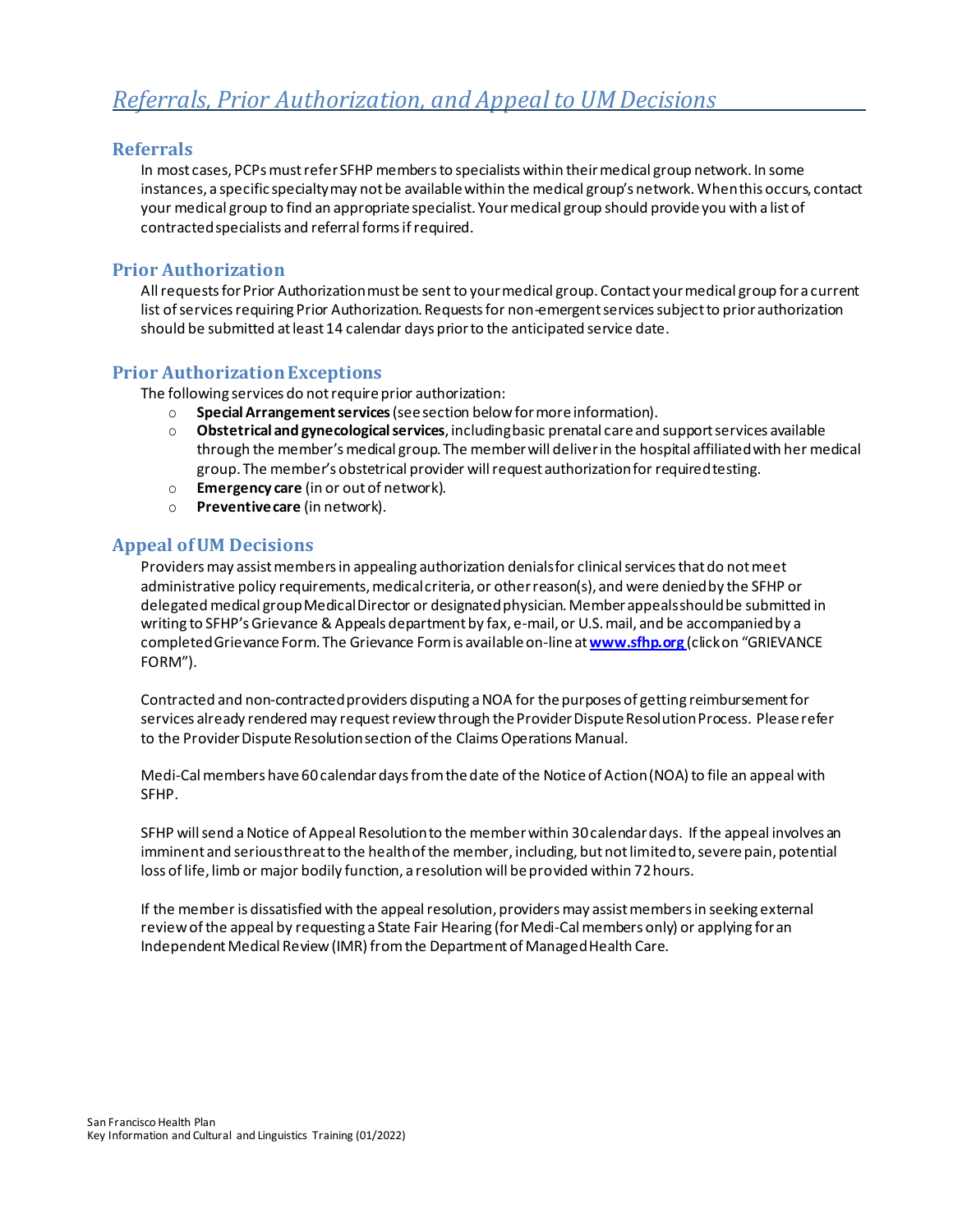State Fair Hearing Forms are attached to Notice of Appeal Resolution letters for Medi-Cal members. Medi-Cal members can ask for a State Hearing by phone or in writing:

California Department of Social Services State Hearing Division P.O. Box 944243, MS 19-37 Sacramento, CA 94244-2430 Phone: 1(800) 952-5253 (Voice) or 1(800) 952-8349 (TDD/TTY) Fax number: 1(916) 651-5210 or 1(916) 651-2789 (Attn: State Hearing Support)

Medi-Cal and Healthy Workers HMO members can request an IMR by calling DMHC's toll-free telephone number, 1(888) HMO-2219, or TDD line, 1(877) 688-9891, for the hearing and speech impaired. DMHC's website[, http://www.hmohelp.ca.gov](http://www.hmohelp.ca.gov/), has complaint forms, IMR application forms, and instructions. Consumer Complaint and IMR forms are available in multiple languages. SFHP also attaches IMR application forms to Notices of Appeal Resolution.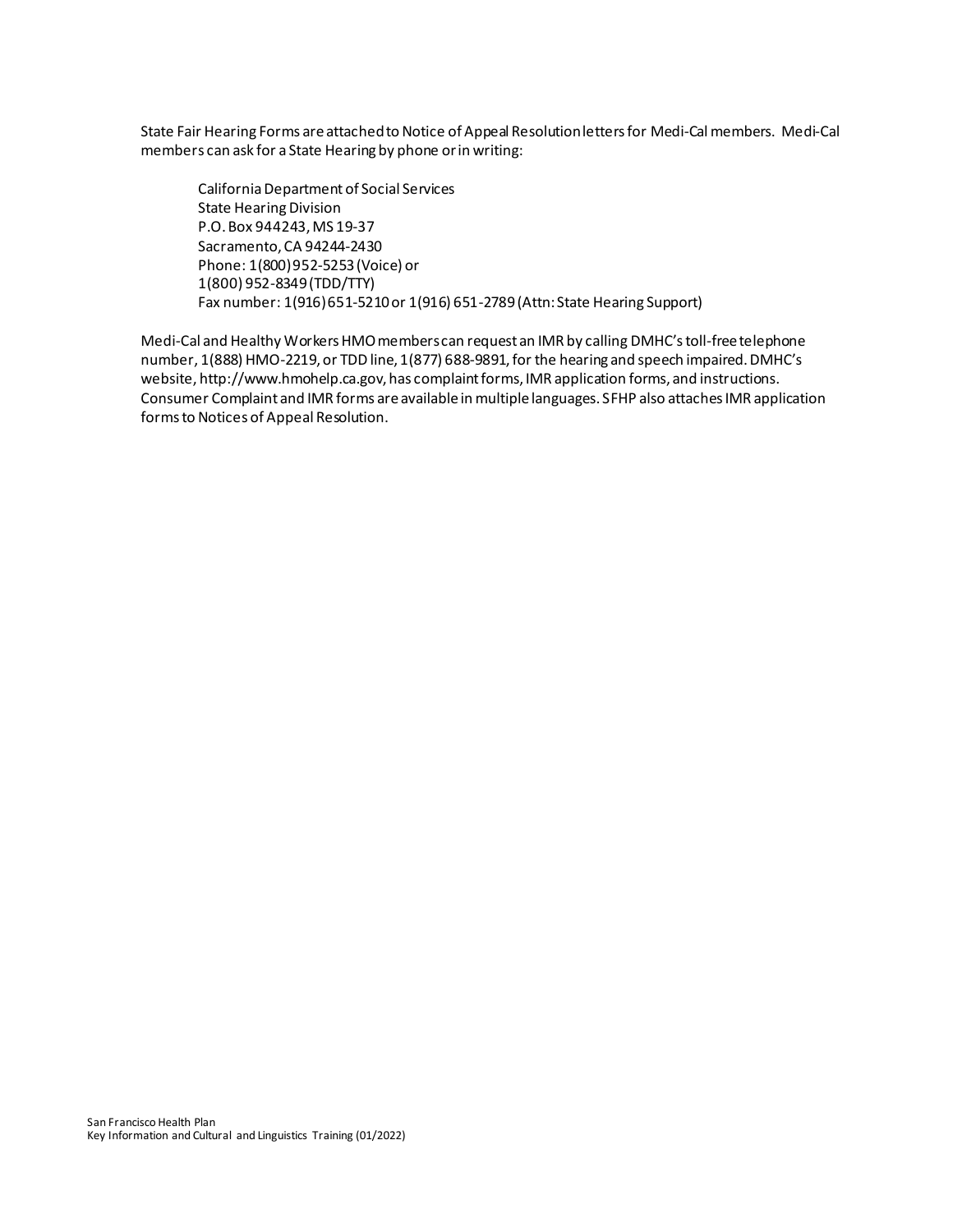# <span id="page-10-0"></span>**Medical Group Prior Authorization and Claims Matrix**

| <b>MEDICAL GROUP</b>            | <b>WHO PROCESS CLAIMS?</b>                                           | <b>WHO MAKES UM DECISIONS?</b>                       |
|---------------------------------|----------------------------------------------------------------------|------------------------------------------------------|
| <b>Brown &amp; Toland (BTP)</b> | Professional: BTP                                                    | All UM Decisions: BTP                                |
|                                 | Phone: 1(415) 972-6000                                               | Phone: 1(415) 972-6002                               |
|                                 | Mail Claims to:                                                      | Outpatient Fax: 415-972-6012                         |
|                                 | PO Box 640469, SF, CA 94107                                          | Inpatient (in-network) Fax:                          |
|                                 | Facility and DME: SFHP                                               | 415-972-4248                                         |
|                                 | Phone: 1(415) 547-7818 x 7115                                        | Inpatient (non-network) Fax:                         |
|                                 | Mail Claims to:                                                      | 415-972-4239                                         |
|                                 | PO Box 194247, SF, CA 94119                                          |                                                      |
| <b>Chinese Community</b>        | Professional and Technical: CCHCA                                    | All UM Decisions: CCHCA                              |
| <b>Health Care</b>              | Phone: (415) 216-0088 ext. 106                                       | Phone: 415-216-0088                                  |
| <b>Association (CCHCA)</b>      | Electronic Payer ID: AAMG1                                           | Fax: Routine 888-744-8665                            |
|                                 | Mail Claims to:                                                      | Fax: Urgent 833-964-0916                             |
|                                 | PO Box 2118, San Leandro, CA 94577                                   |                                                      |
|                                 | Facility and DME:                                                    | https://www.cchca.com/links-and-                     |
|                                 | <b>Chinese Hospital</b>                                              | downloads.php                                        |
|                                 | Phone: 1(415) 955-8800                                               |                                                      |
|                                 | Fax: 1(415) 955-8812                                                 |                                                      |
|                                 | Mail Claims to:                                                      |                                                      |
|                                 | CCHP 445 Grant Ave. Ste. 700,                                        |                                                      |
|                                 | San Francisco, CA 94133                                              |                                                      |
| <b>San Francisco Health</b>     | All Claims: SFHP                                                     | All UM Decisions: SFHP                               |
| <b>Network (SFHN) and</b>       | Phone: 1(415) 547-7818 x 7115                                        | Phone: 1(415) 547-7818 x                             |
| <b>Community Clinic</b>         | Mail Claims to:                                                      | 7080                                                 |
| <b>Network (CLN)</b>            | PO Box 194247, SF, CA                                                | Outpatient Fax: 1(415) 357-1292                      |
|                                 | 94119                                                                | Inpatient Fax: 1(415)                                |
| <b>Hill Physicians (HILL)</b>   | Professional: Hill                                                   | 5477822<br>All UM Decisions: Hill                    |
|                                 |                                                                      |                                                      |
|                                 | Phone: 1(800) 445-5747<br>Mail Claims to: PO Box 8001, Park Ridge IL | Fax: 1(925) 820-4311<br>Face Sheets: 1(925) 362-6577 |
|                                 | 60068                                                                |                                                      |
|                                 | Facility and DME: SFHP                                               |                                                      |
|                                 | Phone: 1(415) 547-7818 x 7115                                        |                                                      |
|                                 | Mail Claims to:                                                      |                                                      |
|                                 | PO Box 194247, SF, CA 94119                                          |                                                      |
| <b>Jade Health Care</b>         | All Claims: CCHP                                                     | All UM Decisions: CCHP                               |
| <b>Medical Group</b>            | Phone 1(415) 955-8800                                                | Phone 1(877) 208-4959                                |
|                                 | Fax 1(415) 955-8812                                                  | Fax 1(415) 398-3669                                  |
|                                 | Mail claims to: 445 Grant Ave, Suite 700, SF, CA                     |                                                      |
|                                 | 94108                                                                |                                                      |
| <b>Kaiser</b>                   | Professional, Facility and DME: Kaiser                               | All UM Decisions: Kaiser                             |
|                                 | Member Services 1(800) 390-3510                                      | Phone: 1(415) 833-2801                               |
|                                 | Mail Claims to:                                                      | Fax: 1(415) 833-2657                                 |
|                                 | 2425 Geary Blvd., SF, CA 94115                                       |                                                      |
| <b>North East Medical</b>       | Professional, Facility and DME: NEMS                                 | All UM Decisions: NEMS                               |
| <b>Services (NEMS)</b>          | Phone: 1(415) 391-9686 x 5241                                        | Phone: 1(415) 352-5045                               |
|                                 | Mail Claims to:                                                      | Fax: 415-398-2895                                    |
|                                 | 1520 Stockton St., SF, CA 94133                                      |                                                      |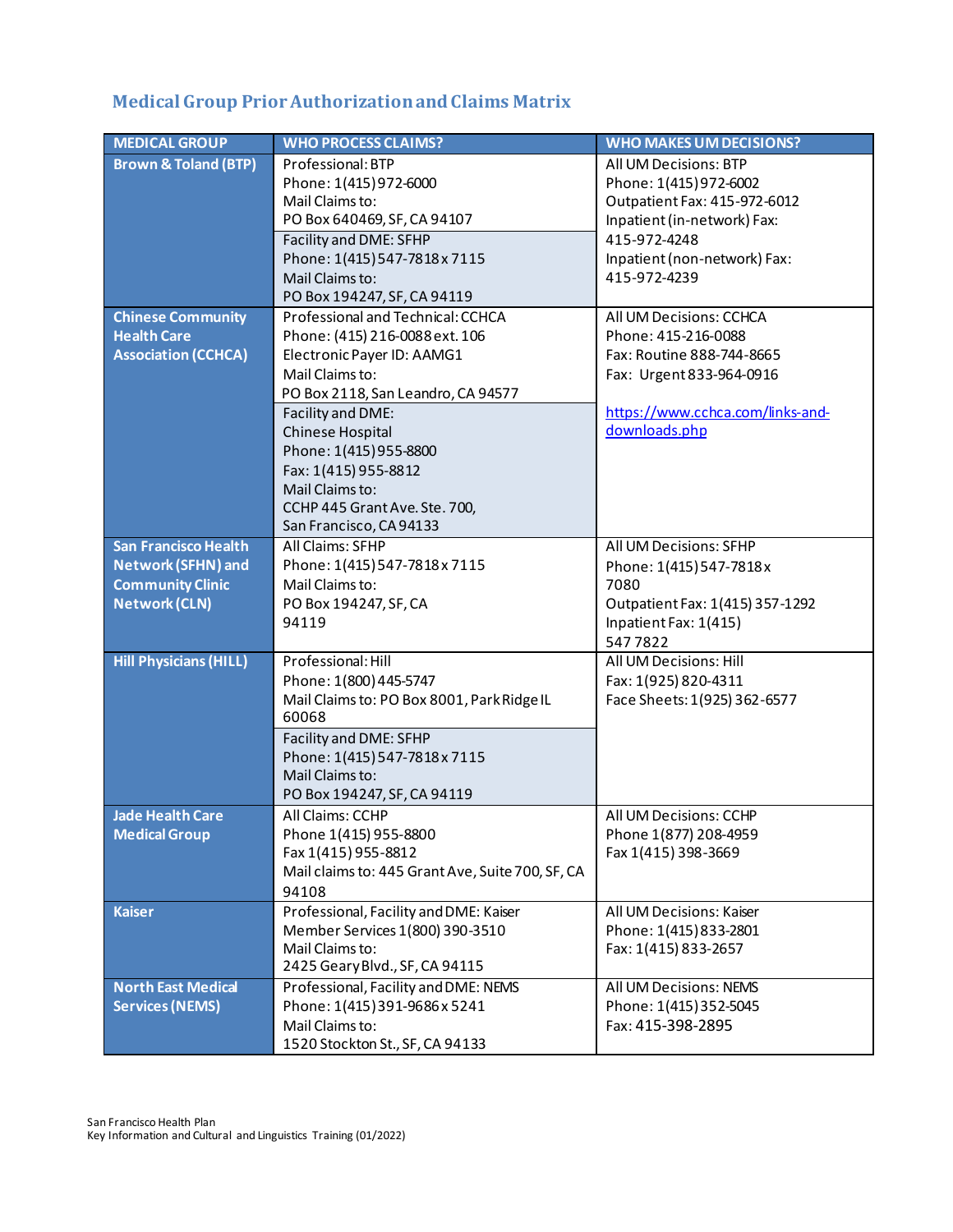| <b>UCSF</b> | All Claims: SFHP              | All UM Decisions: SFHP          |
|-------------|-------------------------------|---------------------------------|
|             | Phone: 1(415) 547-7818 x 7115 | Phone: 1(415) 547-7818 x 400    |
|             | Mail Claims to:               | Outpatient Fax: 1(415) 357-1292 |
|             | PO Box 194247, SF, CA 94119   | Inpatient Fax: 1(415) 547 7822  |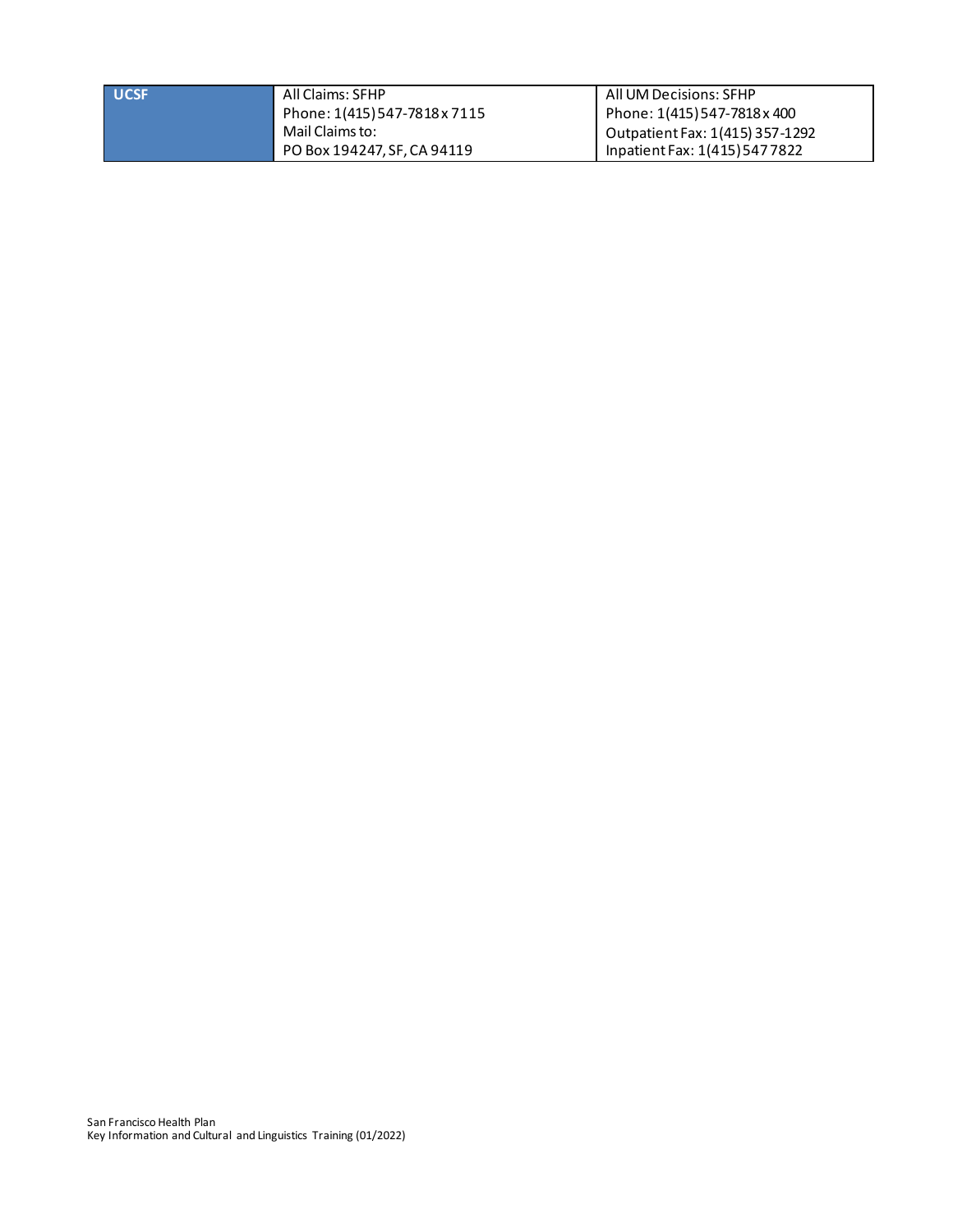### <span id="page-12-1"></span><span id="page-12-0"></span>**Pharmacy Benefits**

For information about program-specific pharmacy benefits visi[t www.sfhp.org](http://www.sfhp.org/) or contact the SFHP Pharmacy Services Department at 1(415) 547-7818 x 7085.

#### **For Medi-Cal Members:**

Effective January 1, 2022, the pharmacy benefit for SFHP Medi-Cal members transitioned to a state-wide system used to administer pharmacy benefits, known as Medi-Cal Rx. SFHP will continue to manage inpatient medical and institutional care for Medi-Cal members, including medications administeredin these settings.

#### **Prior Authorization Submission Options for Medi-Cal Rx**

Beginning January 1, 2022, Prior Authorization (PA) requests for prescription drugs and some medical supplies for Medi-Cal beneficiaries will be adjudicated by Medi-Cal Rx.

#### **To submit a request, providers can:**

- Fax requests for prior authorizations and attachments to 1(800) 869-4325
- Enter PA information o[n Medi-Cal Rx provider portal](https://protect-us.mimecast.com/s/somHC9rjXLHkgG0WFvhzOf?domain=sfhp.us7.list-manage.com) (registration required, please go to [www.Medi-CalRx.dhcs.ca.gov](https://protect-us.mimecast.com/s/0D-aC0RM3XiGD1xXFyuh61?domain=sfhp.us7.list-manage.com) for more information)
- Submit PA electronically through CoverMyMeds® (registration required, please go to [www.covermymeds.com](https://protect-us.mimecast.com/s/bZU6CgJyXQfAxM31TOIKQ1?domain=sfhp.us7.list-manage.com) for more information)
- Mail PA requests to Medi-Cal Rx Customer Service Center, Attn: PA Request, PO Box 730, Sacramento CA 95741-0730.

#### **After January 1, 2022, providers can call 1(800) 977-2273 for assistance with SFHP Medi-Cal members.**

#### **For Healthy Workers HMO:**

For questions about the pharmacy network or for assistance with pharmacy claims processing for SFHP Healthy Workers, the Pharmacy Benefits Manager is Magellan RX and can be contacted at 1(800) 424-4331.

#### <span id="page-12-2"></span>**Behavioral Health Services**

San Francisco Health Plan covers outpatient mental health services for Medi-Cal members with mild to moderate conditions.

Beacon Health Options (Beacon) manages behavioral health services for all SFHP Medi-Cal members, including non-specialty (mild to moderate) mental health services, and behavioral health therapy (BHT) for members under age 21 diagnosed with Autism Spectrum Disorder. To refer a member for mental health services, call Beacon's toll-free Access Line at (855) 371-8117.

Mild to moderate mental health benefits include:

- o Individual and group mental health evaluation and treatment (psychotherapy)
- o Psychological testing, when clinically indicated to evaluate a mental health condition (prior authorization required)
- o Outpatient services for the purpose of monitoring drug therapy
- o Psychiatric consultation
- o Outpatient laboratory, drugs, supplies, and supplements (continuation of current benefit)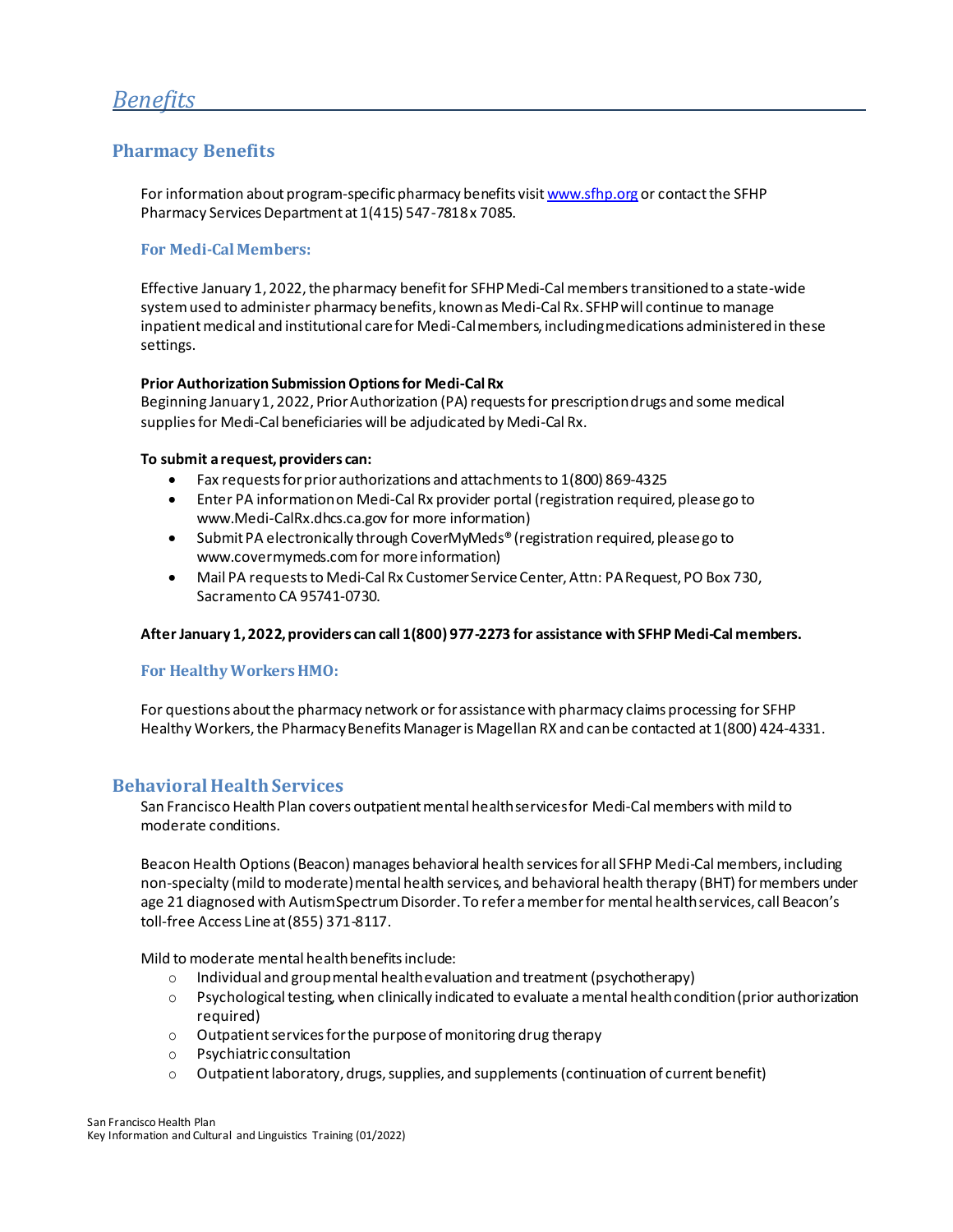### <span id="page-13-0"></span>**Chiropractic and Acupuncture**

Chiropractic services are available through American Specialty Health (ASH) for Medi-Cal members age 18 and older, who do not have Medicare part B Coverage and for Spinal manipulation services for diagnoses of back and neck pain only. American Specialty Health is at 1(800) 678-9133 or 1(877) 710-2746 TDD/TTY, and at <https://www.ashlink.com/ash/sfhp>.

For Medi-Cal members, acupuncture benefits are available for treatment of chronic pain. Benefit limits apply for members 21 and over. There are no benefit limits for services obtained through EPSDT.

Healthy Workers HMO members do not have coverage for acupuncture or chiropractic care.

#### <span id="page-13-1"></span>**Vision Benefits**

Vision Service Plan (VSP) administers vision benefits for SFHP Medi-Cal and Healthy Workers HMO members. Optometry services are a vision benefit and are available every 24 months. Ophthalmology services are a medical benefit through SFHP and there is no age restriction for these services for any line of business.

Providers can refer a member to a participating VSP provider. For questions regarding vision benefits or to find a VSP provider, please contact VSP at 1-800-877-7195 or visi[t www.vsp.com.](http://www.vsp.com/)

#### <span id="page-13-2"></span>**Dental Services**

For Medi-Cal members age 20 years and younger, dental services are provided by Denti-Cal. A pediatric Medi-Cal member can self-refer for dental services and should call 1-800-322-6384 for questions. A dental screening (by the PCP) is part of the Initial Health Assessment and CHDP check-ups.

Healthy Workers HMO members who are IHSS Independent Providers have dental coverage through Liberty Dental via IHSS/Public Authority. Refer IHSS Independent Providers to the IHSS/Public Authority if they have questions regarding their dental coverage or need to enroll in the dental plan. Healthy Workers HMO members currently enrolled with Liberty Dental can call 1-888-703-6999 to find a participating dental provider.

#### <span id="page-13-3"></span>**Fluoride Varnish**

Fluoride varnish is a form of topical fluoride that is now available to dentists, physicians, nurses and medical assistants to prevent tooth decay.

- o Fluoride vanish may be appliedduring a routineoffice visitfor San FranciscoHealth PlanMedi-Cal members under six years of age.
- o It does not need refrigeration and has a shelf life of about two years.
- $\circ$  The application requires no special equipment and is easier and more conveniently applied using a prepackaged single use (unit dose) tube, which comes with a disposable applicator brush. It is swabbed directly onto the teeth in less than three minutes and sets within one minute of contact withsaliva.

#### **Since many dentists are not willing to see children this young, medical providers offer the best hope for preventing and controlling tooth decay through the application of fluoride varnish.**

If you are a CHDP provider seeking provider/staff training, please contact the San Francisco CHDP office at 1(415) 575-5719. If you are not, inquire about becoming a certified CHDP provider or ask if they could make an exception.

#### <span id="page-13-4"></span>**Advanced Primary Care (APC) Home Based Primary Care Services**

San Francisco Health Plan's APC pilot program provides home based primary care services with MedZed for eligible adult Medi-Cal members. A MedZed care team will assess a member's needs to best support their health care and social needs.

Program Benefits include:

- Primary Care Provider visits (via telehealth)
- Clinical care including medication reconciliation, blood draws
- Care coordination, social support, and community referrals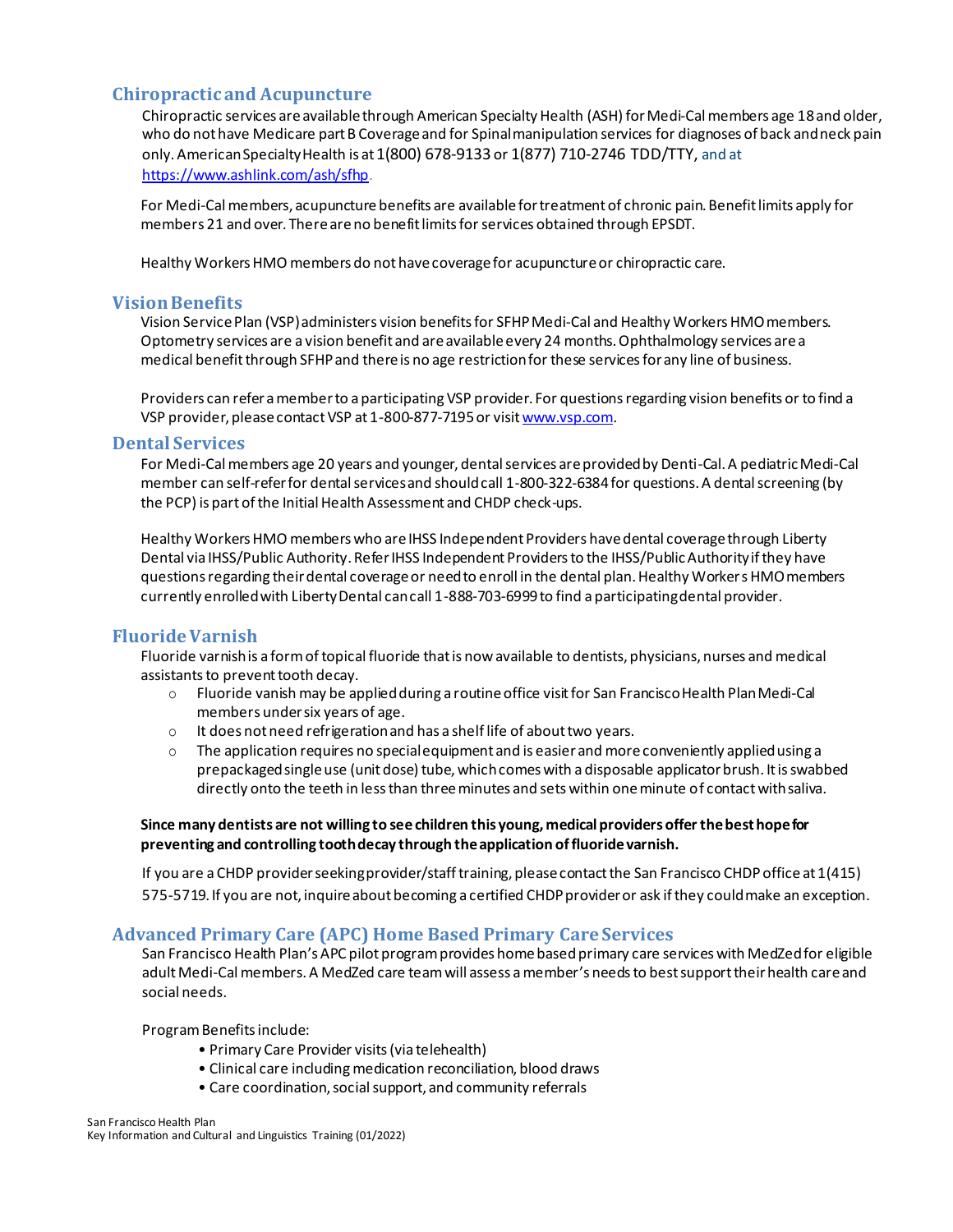• We come to you, where you are (at home, in the community)

To see if a member meets eligibility and to make a referral for the Advanced Primary Care program, call SFHP Customer Service at 1(415) 547-7800 or email us a[t advancedprimarycare@SFHP.org](mailto:advancedprimarycare@SFHP.org)

# <span id="page-14-0"></span>*Special Arrangement Services*

Services listed below should be provided to Medi-Cal members without a referral or authorization in order to protect patient confidentiality and promote easy access. Special Arrangement Services include family planning, screening and treatment for sexually transmitted infections (STI), HIV testing, and abortion. Medi-Cal members may go outside of their medical group network for these services, except for prenatal care. For Healthy Workers HMO, the member is encouraged to use family planning, HIV testing, and sexually transmitted disease services provided by their medical group, and referral or authorization may be required.

#### <span id="page-14-1"></span>**Sterilization Services**

California law requires that men or women who request sterilization (surgery that will end their ability to have children) complete a form (PM-330) attesting that they are giving informed consent for this procedure. These forms must be completed and signed prior to the surgery and filed in the medical record. Medi-Cal members may not waive the 30-day waiting period. A copy of the form must be attached to the claim when submitted for payment. Please consult your medical group or call SFHP for any clarification.

#### <span id="page-14-2"></span>**Abortion**

Abortion services are available to all SFHP members without referral or authorization. Outpatient abortion services are not subject to prior authorization, medical justification or any other utilization management procedures. Inpatient hospitalization for the performance of an abortion requires prior authorization. Authorization for general anesthesia associated with abortion services is not required by SFHP; however a medical group may require a prior authorization.

#### <span id="page-14-3"></span>**Minor Consent Services**

Members of any age have the right to access some services without parental consent. Medical records and/or information regarding medical treatment specific to these services will not be released to parents and guardians, without the minor's consent. These services include:

- o Sexual assault, including rape
- $\circ$  Drug and alcohol abuse (note: methadone treatment requires guardian notification and consent)
- o Pregnancy, including abortions
- o Family planning services (note: sterilization requires guardian notification and consent)
- o Sexually transmitteddiseases

# <span id="page-14-4"></span>*Health Assessments*

# <span id="page-14-5"></span>**Initial Health Assessment (IHA)**

An IHA is an initial comprehensive preventive clinical visit with a primary care practitioner. DHCS requires that PCP's complete an IHA with new SFHP members within 120 calendar days of enrollment for all ages. The IHA, at a minimum, includes a history of the member's physical and mental health, an identification of risks, an assessment of need for preventive screens or services and health education, and the diagnosis and plan for treatment of any diseases. It enables the member's PCP to assess and manage the acute, chronic, and preventative health needs of the member.

#### **Staying Healthy Assessment (SHA)**

<span id="page-14-6"></span>San Francisco Health Plan In addition to an IHA, DHCS requires that PCPs and members also complete a SHA tool/questionnaire. The SHA is an age-specific risk assessment tool that is repeated at specific age intervals. It is used to assess a member's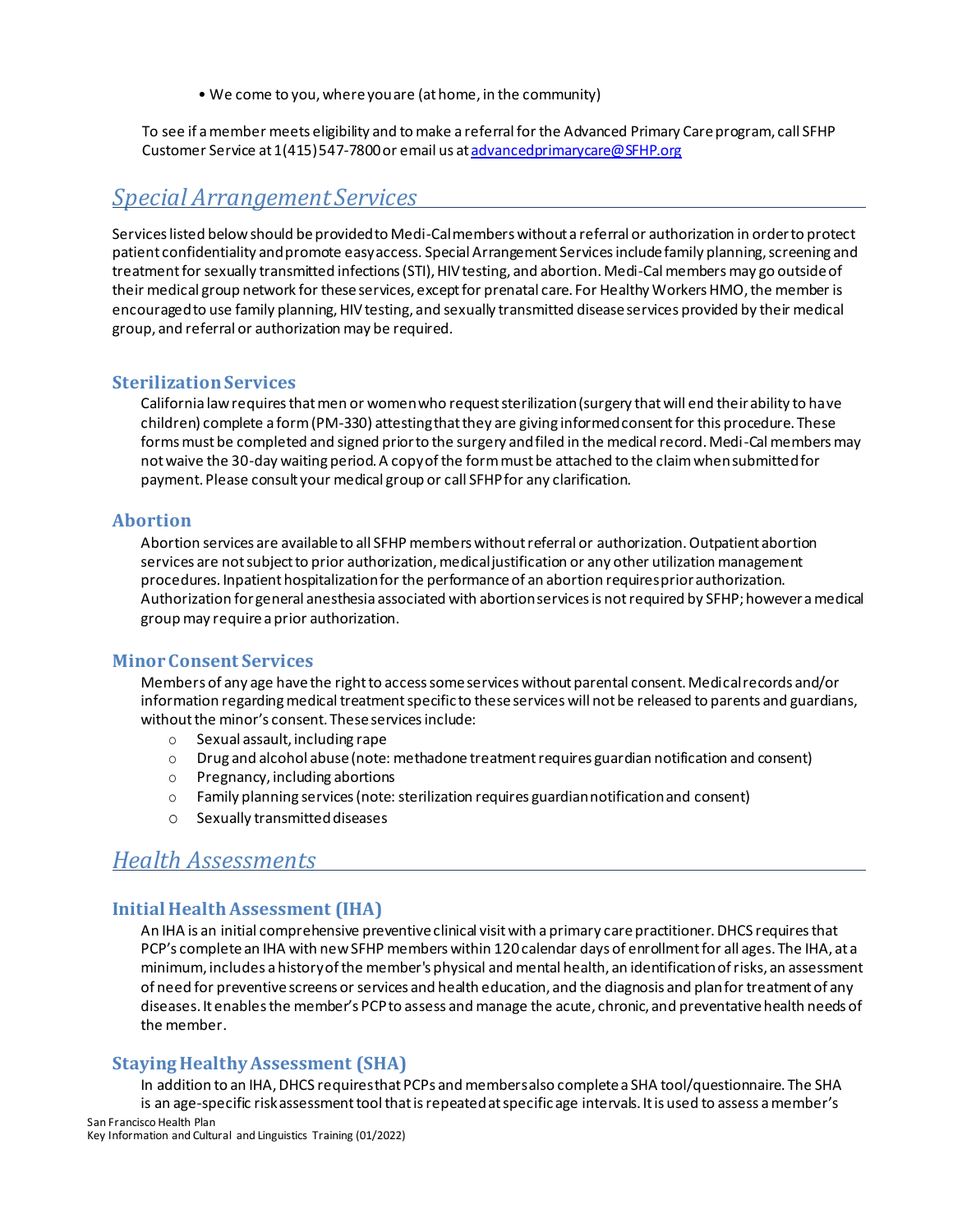health habits and status, such as nutrition, physical activity, environmental safety, and sexual health and substance use as appropriate. The SHA forms can be found a[t www.sfhp.org/providers.](http://www.sfhp.org/providers) For information on how to deem a provider's existing IHA forms, please contact Provider Relations at (415) 547-7818 ext. 7084 or emai[l provider.relations@sfhp.org.](mailto:provider.relations@sfhp.org)

# <span id="page-15-0"></span>**Child Health and Disability Program (CHDP):**

The Child Health and Disability Prevention (CHDP) is a preventive program that delivers periodic health assessments and services to low income and uninsured children and youth under 21 years of age in California. CHDP provides care coordination to assist families with medical appointment scheduling, transportation, and access to diagnostic and treatment services. To provide these assessments, providers must enroll in the CHDP program. Health assessments are provided by enrolled private physicians, local health department clinics, community clinics, and some local school districts.

When billing for these Well Child exams, please refer to CHDP's crosswalk of HIPAA-compliant codes available on the DHCS website and submit claims according to the patient's medical group listed in the Claims Matrix above.

# <span id="page-15-1"></span>*Coordination of Care for Medi-CalMembers*

# <span id="page-15-2"></span>**Golden Gate Regional Center (GGRC)**

Golden Gate Regional Center (GGRC) is a nonprofit private corporation that contracts with the State Department of Developmental Services to provide or coordinate services and supports for individuals with developmental disabilities.

According to Title 17, Section 54000 of the California Code of Regulations, a "Developmental Disability" is defined as a disability that is attributable to:

- o Intellectual disability
- o Cerebral palsy
- o Epilepsy
- o Autism or
- o Disabling conditionsfound to be closelyrelated to intellectual disability or to require treatmentsimilar to that required for individuals with intellectual disability
- o Additionally, individuals at risk of having a child with a developmental disability may be eligible for referral for genetic diagnosis, counseling and other prevention services.

To be eligible for services, a person must have a disability that begins before the person's 18<sup>th</sup> birthday, be expected to continue indefinitely and present "a substantial disability" as defined in Title 17, Section 54001 of the California Code of Regulations. Eligibility is established through diagnosis and assessment performed by regional centers.

GGRC provides services for developmentally disabled/delayed persons and their families, including:

- o Living skills training
- o Family support & training
- o Respite care
- o Day care
- o Supportive living services and housing placement (residential care, or assisted living)
- o Advocacy for the protection of legal, civil and service rights
- o Lifelong individualized planning and service coordination
- o Supportive employment/vocational programs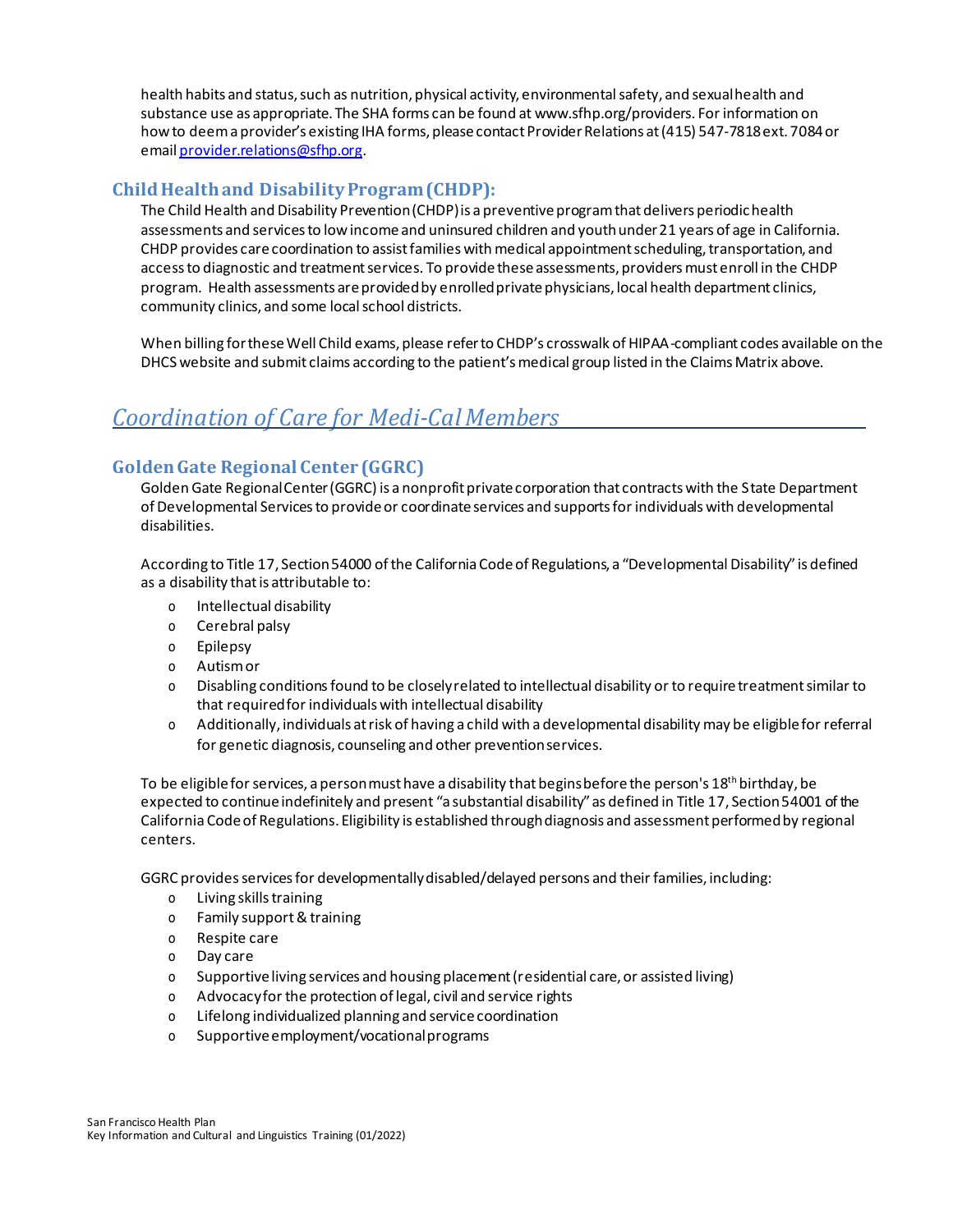San Francisco Health Plan is not financially responsible for the GGRC services provided to its members. A SFHP member who is eligible for GGRC services remains enrolled with SFHP, and the medical group and PCP maintain responsibility for coordination of services and for continued medical care.

Medical group physicians and case managers may refer members by contacting Golden Gate Regional Center's Intake Unit via phone, fax or email:

Phone: 1(888) 339-3305 Fax: 1(888) 339-3306 Email: **[intake@ggrc.org](mailto:intake@ggrc.org)**

Medical group physicians and case managers may contact the San Francisco County's Golden Gate Regional Center office at:

1355 Market Street, Suite 220 San Francisco, CA 94103 Phone: 1(415) 546-9222

For additional information and referral forms, you can visit the GGRC website a[t www.ggrc.org.](http://www.ggrc.org/)

#### <span id="page-16-0"></span>**Early Start Program (ES)**

Infants and children, up to 36 months of age, who have a developmental delay or disability or an established risk condition with a high probability of resulting in a delay may be eligible to receive early intervention, or "Early Start", services through GGRC. For a list of Early Start services, please visit Golden Gate Regional Center at [www.ggrc.org.](http://ggrc.org/serv_how-to.htm)

The medical group and primary care physicians are responsible for coordination of services with the Early Start Program.

A SFHP member who is eligible for Early Start services remains enrolled with SFHP, and the medical group and PCP maintain responsibility for coordination of services and for continued medical care.

Medical group physicians and case managers may refer to Early Start by contacting Golden Gate Regional Center's s Intake Unit via phone, fax or email:

Phone: 1(888) 339-3305 Fax: 1(888) 339-3306 Email: **[intake@ggrc.org](mailto:intake@ggrc.org)**

Providers can download the Early Start Referral Form at[: http://www.ggrc.org/services/applying-for-services](http://www.ggrc.org/services/applying-for-services)

Golden Gate Regional Center office can be contacted at: 1355 Market Street, Suite 220 San Francisco, CA 94103 Phone: 1(415) 546-9222

Additional information about the Early Start Program can be found a[t www.dds.ca.gov/earlystart](http://www.dds.ca.gov/earlystart)

#### <span id="page-16-1"></span>**Women, Infants, Children Program (WIC)**

WIC is a nutrition/food program that helps pregnant, breastfeeding or postpartum women, and children less than 5 years of age to eat well and stay healthy. WIC eligibility is determined by federal income guidelines. Medi-Cal members are eligible. Services include free food vouchers, nutrition education, and breast-feeding support.

Medical group physicians can refer to WIC in a number of ways:

• By calling 1(888) WIC-WORKS or 1(888) 942-9675 for an appointment, or in San Francisco 1(415) 575-5788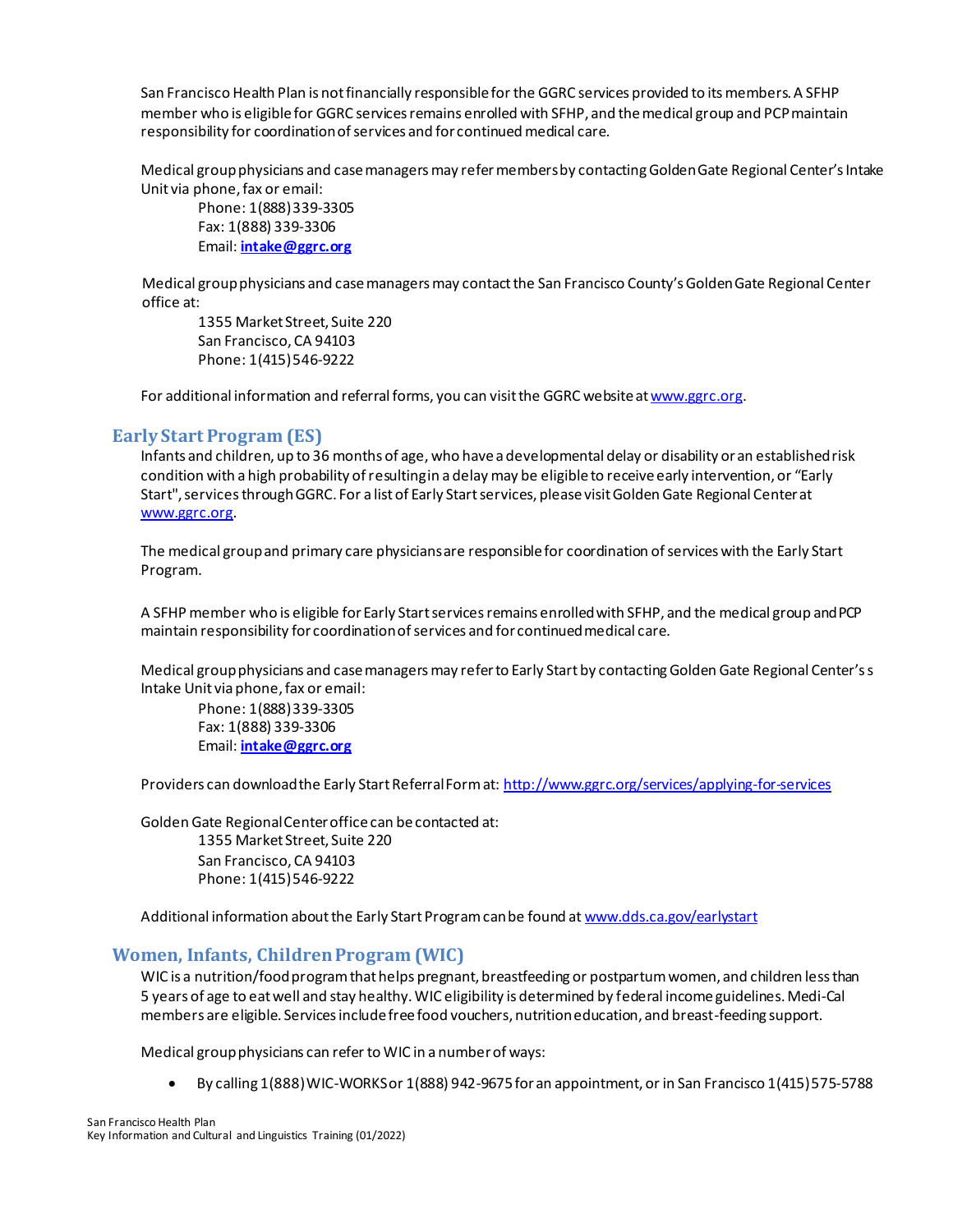- By visiting their website at **[sfdph.org/dph/comupg/oprograms/](https://www.sfdph.org/dph/comupg/oprograms/NutritionSvcs/WIC/default.asp) [NutritionSvcs/WIC/default.asp](https://www.sfdph.org/dph/comupg/oprograms/NutritionSvcs/WIC/default.asp)**
- By referring membersto any WIC Center; current locations can be found here: <https://www.sfdph.org/dph/comupg/oprograms/NutritionSvcs/WIC/WIClocations.asp>

All WIC referral forms can be found on the website: **[sfdph.org/dph/comupg/oprograms/](https://www.sfdph.org/dph/comupg/oprograms/NutritionSvcs/WIC/WICRefForms.asp) [NutritionSvcs/WIC/WICRefForms.asp](https://www.sfdph.org/dph/comupg/oprograms/NutritionSvcs/WIC/WICRefForms.asp)**

#### <span id="page-17-0"></span>**California Children's Services (CCS)**

CCS provides diagnostic and treatment services, medical case management, and physical and occupational therapy services for children age 21 years and younger who have CCS-eligible physical disabilities and complex medical conditions. Services provided under the CCS program are reimbursed through the CCS program. SFHP is not financially responsible for the CCS services provided to its members. A SFHP member who is eligible for CCS services remains enrolled with SFHP, and the PCP coordinates and continues to provide care for all needs unrelated to the CCS condition.

Physicians and medical group staff are responsible for identification, referral, and case management of members with CCS eligible conditions. Until eligibility is established with the CCS program, the PCP and medical group continue to provide medically necessary covered services related to the CCS eligible condition. The member's PCP

is responsible for all primary care and other services unrelated to the CCS-eligible condition and for coordinating care with CCS program staff and specialists.

Some eligible conditions include physical disabilities and complex medical conditions such as sickle cell anemia, cancer, diabetes, HIV, and major complications of prematurity.

| Send the member's clinical information and the CCS referral form to: |                         |  |
|----------------------------------------------------------------------|-------------------------|--|
| California Children's Services                                       | Telephone: 415-575-5700 |  |
| 30 Van Ness Avenue. Suite 210                                        | Fax: 415-575-5790       |  |
| San Francisco, CA 94102                                              | www.dhcs.ca.gov         |  |

Once a member is referred to CCS, eligibility status with CCS can be checked by contacting CCS at 1(415) 575-5700.

#### <span id="page-17-1"></span>**Comprehensive Perinatal Services Program (CPSP)**

The Comprehensive Perinatal Services Program (CPSP) is a Medi-Cal reimbursement program that funds a wide range of services for pregnant women, from conception through 60 days postpartum. Medi-Cal providers may apply to become approved CPSP providers. In addition to standard obstetric services, women receive enhanced services in the areas of nutrition, psychosocial and health education from approved CPSP providers. This approach has shown to reduce both low birth weight rates and health care costs in women and infants.

For more information, call the San Francisco Department of Public Health, Maternal, Child and Adolescent Health, Perinatal Services Coordinator at 1(415) 558-4040. You can also go to the website for more information [cdph.ca.gov/CPSP](https://www.cdph.ca.gov/Programs/CFH/DMCAH/CPSP/Pages/default.aspx)

#### <span id="page-17-2"></span>**Local Education Agency (LEA)**

The San Francisco Unified School District's Local Education Agency (LEA) provides services in San Francisco schools for low-income children starting at age three, school-age children in grades K-12, and transition services for eligible students up to age 22 with one or more of the following conditions:

- o Vision or Hearing Impairment
- o Orthopedically Challenged
- o Developmentally Delayed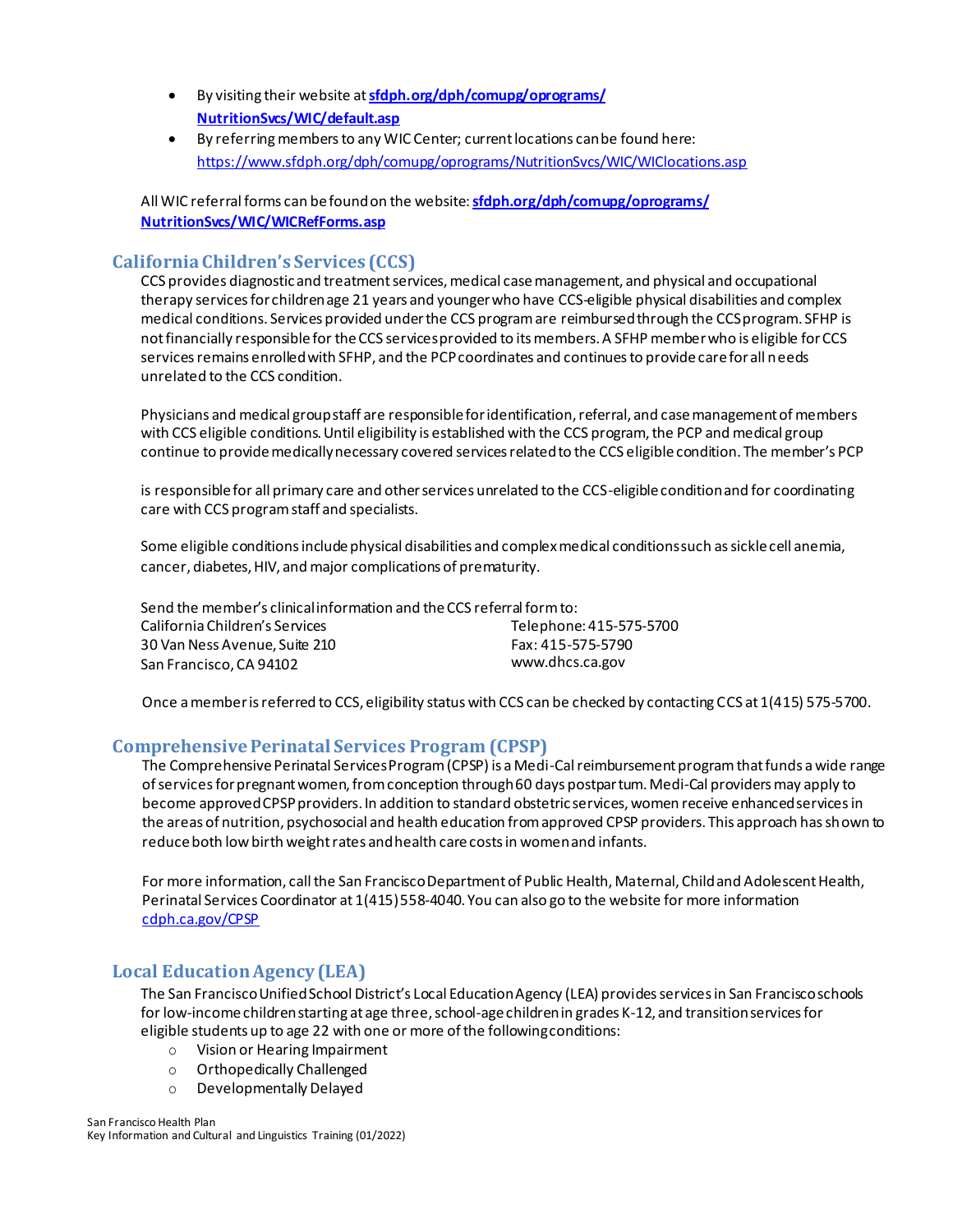Children who have received the Early Start (ES) or Golden Gate Regional Center (GGRC) services are assessed between 2–3 years of age for referral to the San Francisco Unified School District Special Intake Unit for continued assistance.

Medical group physicians and the ES or GGRC must obtain written consent from the parents prior to referral and to release any clinical information.

Services provided during the school year, under the LEA program, are reimbursed by the San Francisco Unified School District. San Francisco Health Plan is not financially responsible for the LEA services provided to its members.

A SFHP member who is eligible for LEA services remains enrolled with SFHP, and the medical group and PCP maintain responsibility for coordination of services and for continued medical care. As LEA provides services during the school year only, SFHP and its medical groups authorize and provide medically necessary services during the summer months.

LEA services include:

- o Nutritional assessment and non-classroom nutritional education
- o Education and psychosocial assessments
- o Developmental assessments
- o Speech services
- o Audiology services
- o Physical and occupational therapy
- o Medical transportation
- o School health aides

Local Education Agency, Special Education Services can be reached at: 1(415) 759-2222.

# <span id="page-18-0"></span>*DHCS Waiver Programs*

**HIV/AIDS Waiver Program** provides Medi-Cal recipients with a written diagnosis of symptomatic HIV or AIDS with case management, in-home skilled nursing care, home-delivered meals, and non-emergency transportation. Qualified persons *cannot* be simultaneously enrolledin either the Medi-Cal hospiceor the AIDS Case Management Program. For more information, call West Side Community Services at 1(415) 355-0311, Option 8 or www.westside-health.org.

**Home and Community-Based Services for the Developmentally Disabled** (HCBS-DD) providesin-home care and support to persons with disabilities. Services provided include: homemakers for chores, home health aides and/or nurses, family training, vehicle adaptation, respite care, day habitation, transportation and more. For referral and eligibility review contact Golden Gate Regional Center at (415) 546-9222. For more information visit [www.dhcs.ca.gov/services/ltc/Pages/DD.aspx.](http://www.dhcs.ca.gov/services/ltc/Pages/DD.aspx)

**Multi-Purpose Senior Services Program (MSSP)** provides in-home care to members as an alternative to placing them in an institution. The County's Department of Aging administers the program. Services are available to physically disabled or aged members over 65 years of age who would otherwise require care at skilled nursing facility (SNF) or intermediate care facility (ICF) level.

The PCP or specialist submits appropriate medical records and the MSSP referral to: Institute on Aging for MSSP and Adult Day Health Care 3626 Geary Boulevard, Second Floor San Francisco, CA 94118 1(415) 750-4150 or 1(415) 750-5330 [www.ioaging.org](http://www.ioaging.org/)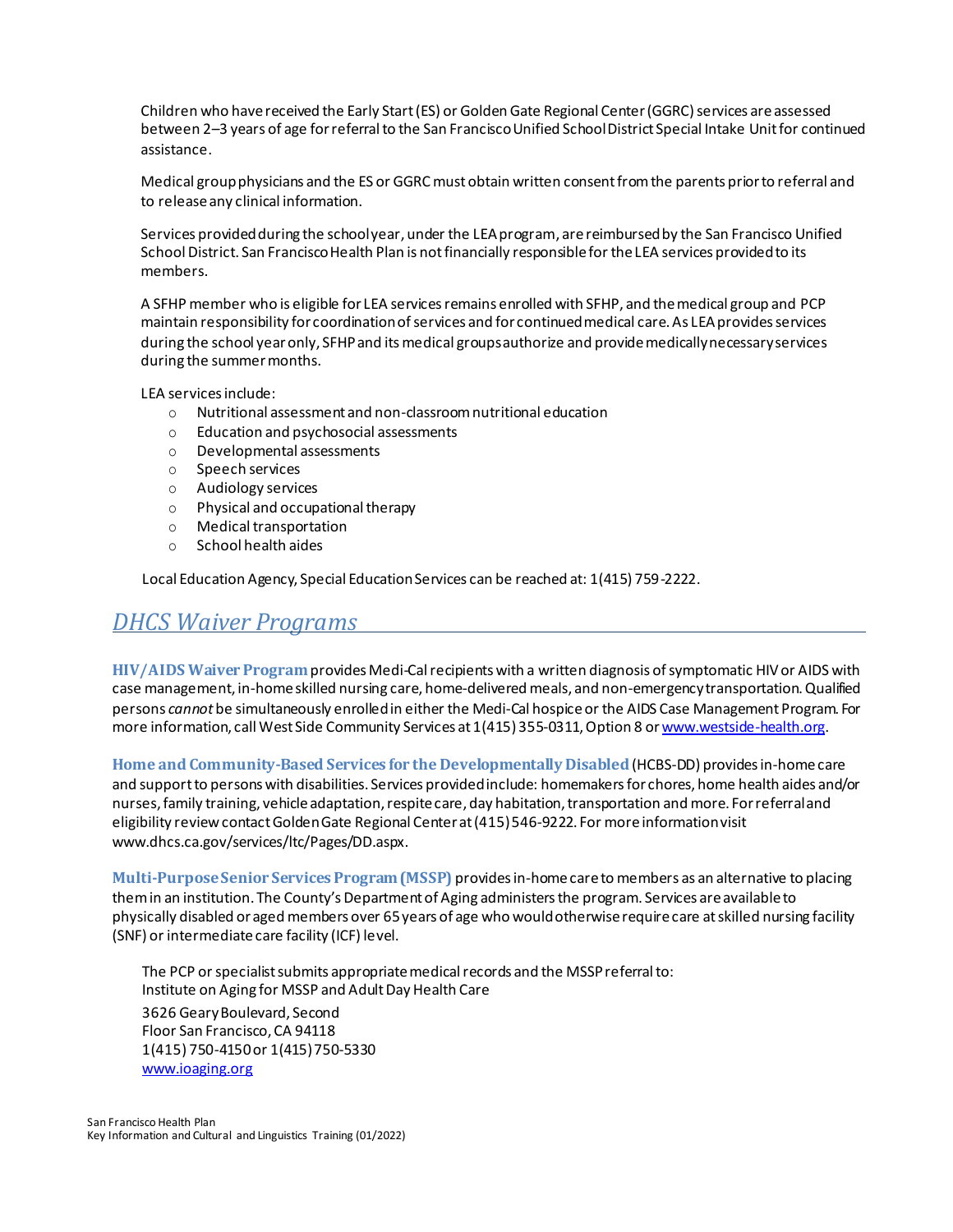San Francisco Adult Day Services Network 1(415) 808-7371 [www.sfadultday.org](http://www.sfadultday.org/)

**Nursing Facility Waiver** services are provided to Medi-Cal recipients of any age who need in-home assistance with activities of daily living, protective supervision, private duty nursing, environmental adaptation, and case management.

For more information, call 1(916) 552-9400 or visit their website a[t www.dhs.ca.gov/mcs/mcpd/rdb/HCBWU](http://www.dhs.ca.gov/mcs/mcpd/rdb/HCBWU)

**Genetically Handicapped Persons Program** is a state-funded program that may provide additional care coordination and servicesfor eligible persons age 21 years old or older with genetically-transmitted diseases such as hemophilia, cystic fibrosis, and sickle cell disease, as well as metabolic disorders such as Phenylketonuria (PKU). More information on how to apply for GHPP services and eligibility can be found a[t https://www.dhcs.ca.gov/services/ghpp/Pages/default.aspx](https://www.dhcs.ca.gov/services/ghpp/Pages/default.aspx)

# <span id="page-19-0"></span>*Health Education*

SFHP members must be provided with health education services at no cost. Health education services include but are not limited to primary and obstetrical care, clinical preventive services, education and counseling, and patient education and clinical counseling.

These services can be provided through:

- Individual classes
- Group classes
- Workshops
- Support groups
- Peer education programs
- Disease management programs
- Educational materials

Health education services may include:

- Educational interventions designed to help members to access appropriate care
- Educational interventions that cover behaviors such as:
	- o Tobacco use and cessation
	- o Alcohol and drug use
	- o Injury prevention
	- o HIV/STI prevention
	- o Family planning
	- o Immunizations
	- o Dental care
	- o Nutrition
	- o Weight control and physical activity
	- o Parenting
- Educational interventions designed to assist members to follow self-care regimens and treatment therapies for existing medical conditions, chronic disease, or health conditions including:
	- o Pregnancy
	- o Asthma
	- o Diabetes
	- o Substance abuse
	- o Tuberculosis
	- o Hypertension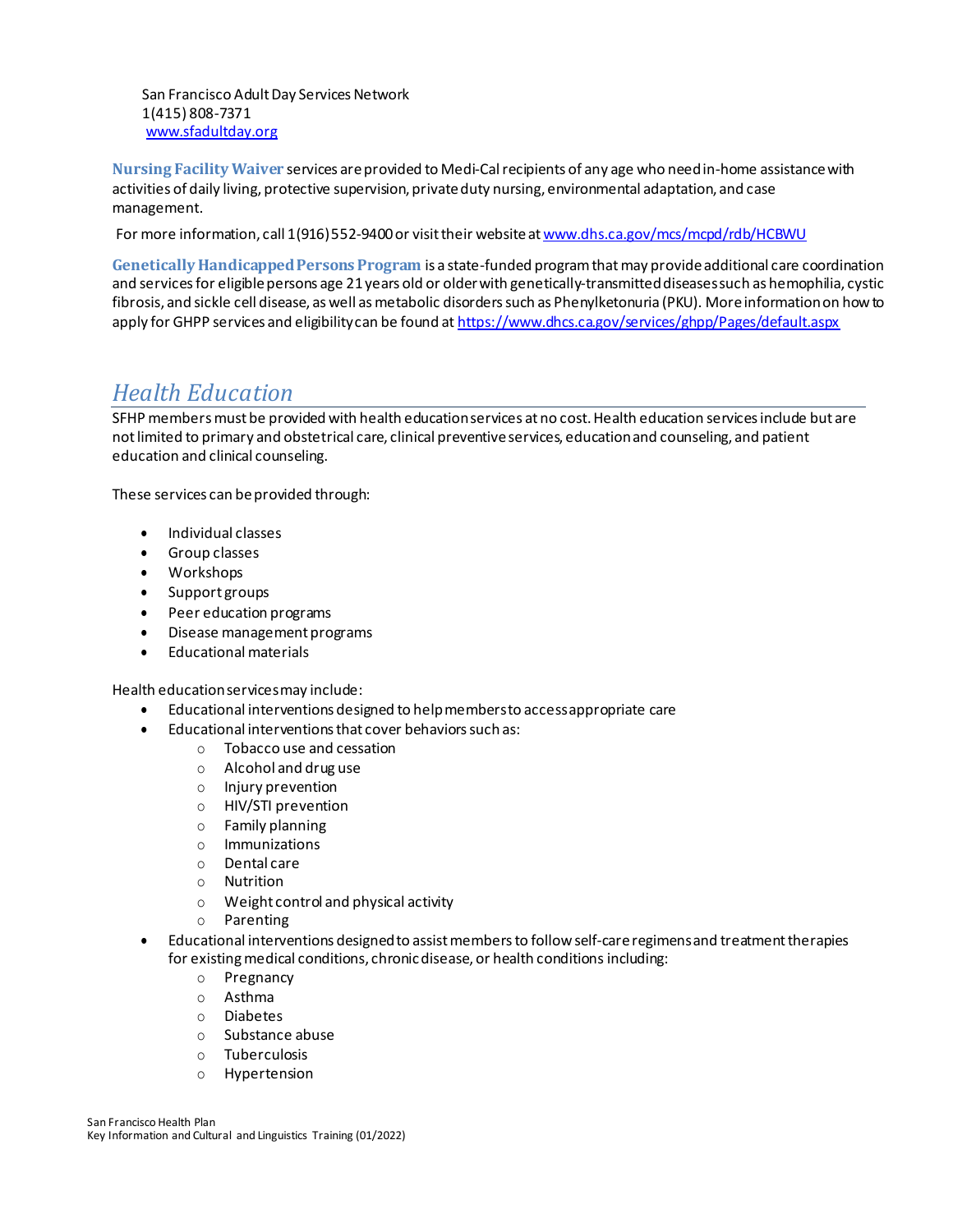Visit SFHP's website at [www.sfhp.org](http://www.sfhp.org/) to access SFHP's Health Education Library. Health education resources are available in SFHP's threshold languages (English, Chinese, Spanish, and Vietnamese). If you would like more information about health education, please contact SFHP Population Health Program Manager at 415-615-5149 or emai[l HealthEducation@sfhp.org.](mailto:HealthEducation@sfhp.org)

# <span id="page-20-0"></span>*Cultural and Linguistics Training*

Professional interpreter services for medical encounters must be offered to SFHP non-English speaking or limited English proficient Medi-Cal members. Members have the right to receive oral interpreter services on a 24-hour basis at no cost to them. Interpreter services may be provided through an in-person interpreter or telephone language service.

Your medical group is required to provide this service to SFHP Medi-Cal members. You must document a member's preferred language (if other than English) in the medical record. You must document the request and refusal of language/interpretation services in the member's medical record. You should discourage members from using friends, family and minors as interpreters.

# <span id="page-20-1"></span>**About SFHP Membership Demographics**

- ➢ SFHP members come from many racial/ethnic groups!
- ➢ Nearly Half of SFHP members have Limited English Proficiency (LEP)



| <b>Member Written Language</b> | % of Members |
|--------------------------------|--------------|
| English                        | 49%          |
| Chinese                        | 30%          |
| Spanish                        | 15%          |
| Vietnamese                     | 2%           |
| <b>Others</b>                  | 2%           |
| <b>Russian</b>                 | 1%           |
| Unassigned                     | በዓ           |

# <span id="page-20-2"></span>**Linguistic Services Terms**

- **Limited English Proficient (LEP)**: When an individual cannot speak, read, write, or understand the English language at a level that permits him or her to interact effectively with clinical or non-clinical staff in a health care setting.
- **Language Access Services**: Language access services is the collective name for any service that helps an LEP patient obtain the same accessto and understanding of health careas an English speaker would have. This can include the use of bilingual staff and interpreters. It also includes the provision of translateddocuments.
- **Interpretation**: The process of understanding and analyzing a spoken or signed message and re-expressing that message faithfully, accurately and objectively in another language, taking the cultural and social context into account.
- **Translation**: The conversion of a written text into a corresponding written text in a different language.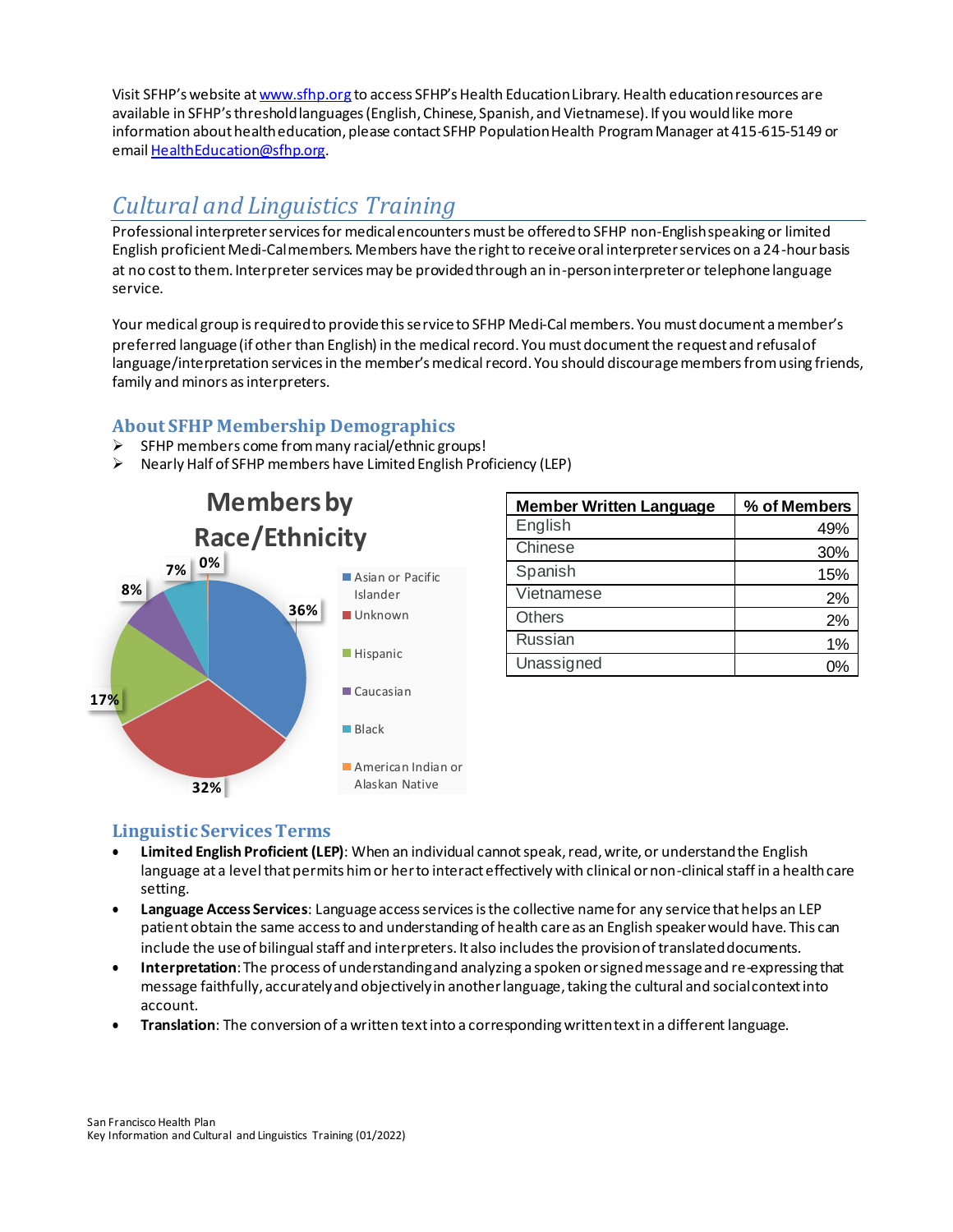# <span id="page-21-0"></span>**Why is Linguistic Access Important?**

#### **Accurate communication between patient and health care provider is essential for proper diagnosis, treatment, and patient compliance.** It also:

- ☺ Helps reduce health disparities
- ☺ Helps improve quality of care and patient satisfaction
- ☺ Makes business sense
- $\odot$  Is important for compliance with federal and state requirements
- **Linguistic Access Reduces Health Disparities.** Patients with language barriers:
	- $\odot$  Experience more outpatient drug complications,
	- $\otimes$  Experience an increase in other medical problems and lower medication compliance,
	- More likelihood of serious side effects
	- $\odot$  More likelihood of unnecessary and invasive tests

#### **Business Value LinguisticAccess**

- ☺ Reduce medical errors
- ☺ Increase patient satisfaction
- ☺ Increase compliance
- ☺ Decrease costs for diagnostic testing
- ☺ Reduce unnecessary admissions
- ☺ More efficient member interactions
- ☺ Better community relations



# <span id="page-21-1"></span>**Regulations Mandating the Use of Interpreters for LEP Patients**

#### **Federal**

- Title VI of the Civil Rights Act of 1964
- DMHC, SB853

**State**

• DHCS (Medi-Cal)

• Hill-Burton Act

• EMTALA

- Executive Order 13166
- CMS

# <span id="page-21-2"></span>**DHCS Medi-Cal Interpreter Services Requirements**

- Interpreter services must be available 24/7 at no charge to patient
- The following should be documented in the medical record:
	- o Patient's preferred language
	- o Patient's refusal of interpreterservices
- Discourage the useof friends,family members, or minors asinterpreters(unlessspecifically requestedby the member after being offered professional interpreter services at no charge)
- Patients have the right to file grievances or complaints if linguistic needs are not met
- Interpreters and bilingual staff should be qualified (assessed for language capacity)
- Train providers and office staff about linguistic access and cultural awareness

#### <span id="page-21-3"></span>**Asking about Language Preference**

How you ask a patient about his or her language will affect the response you receive:



"You won't need an interpreter, will you?"

Asking the question this way discourages the patient, or the person who is making the appointment, from asking for the language assistance that he or she may need.



"What language do you speak at home?"

This question will get you information about the patient's home language, but ignores the possibility that the patient may be bilingual in English as well.

San Francisco Health Plan Key Information and Cultural and Linguistics Training (01/2022)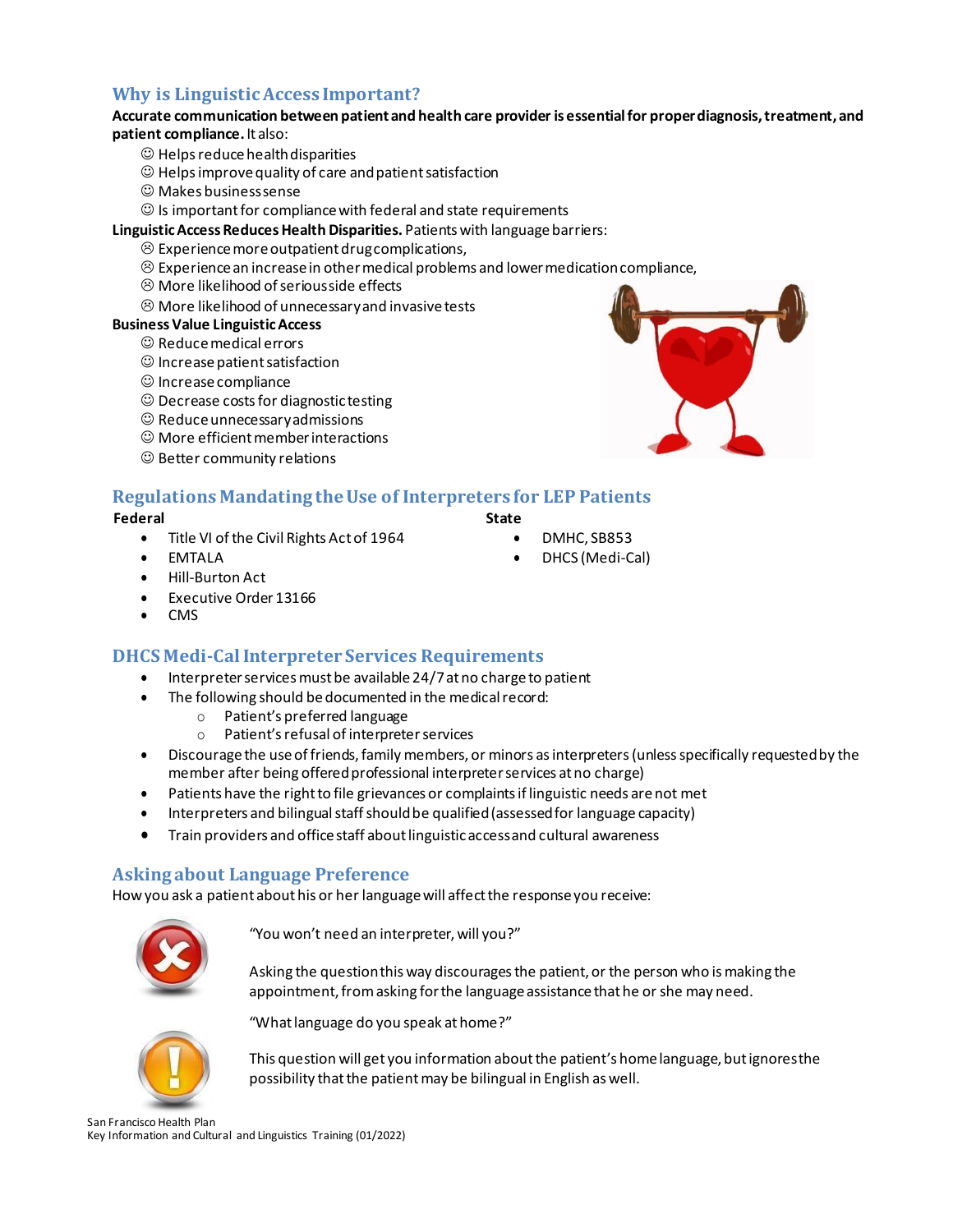"Will an interpreter be needed? In what language?"

Patients may say no because they believe they have to either bring their own interpreter or have a family member interpret.

**"In what language do you prefer to receive your health care?"**



Asking the question this way will provide you information on the language the patient feels he or she needs to speak in a health-related conversation.

If the answer is a language other than English, you can plan to have language assistance available for the patient, and you should add this information to the record.

#### **Avoid using family, friends or minors as interpreters**

- 
- They may withhold information from patient from embarrassment, protection, emotional involvement
- May have their own agenda
- Children: parent disempowerment, role reversal
- Can cause guilt & trauma
- May not be familiar with medical vocabulary
- Serious mistakes canoccur

#### **Documenting Language Preference**

It is important to record information on interpreter needs and language preference in the patients' medical record.



**Basic:** Add a color or letter code to the patient's chart, noting that he or she needs an interpreter. Designate a code or color for each language.

**Better:** Add the information under "Notes" in a patient's entry in your patient database, so that when a receptionist calls up the patient's record to make an appointment, the information about the need for an interpreter and the language can be noted as well.



**BEST:** Add a question on your patient registration form or in your practice management system. Not only will you know when a patient is scheduled that he or she will need an interpreter, you will also be able to track how many patients you have who speak a particular language and how often they are seen.

# <span id="page-22-0"></span>**Best Practices for Providing Interpreter Services**

#### **Working with Interpreters On-site**

- <span id="page-22-1"></span>• Greet the patient first, not the interpreter.
- Face and talk to the patient directly.
- Speak at an even pace in relatively short segments.
- Speak in standard English and avoid medical terminology and jargon.
- Ask one question at a time.
- Avoid interrupting the interpretation.
- Don'tmake assumptions aboutthepatient's education level.Aninabilityto speak Englishdoes not necessarily indicate a lack of education.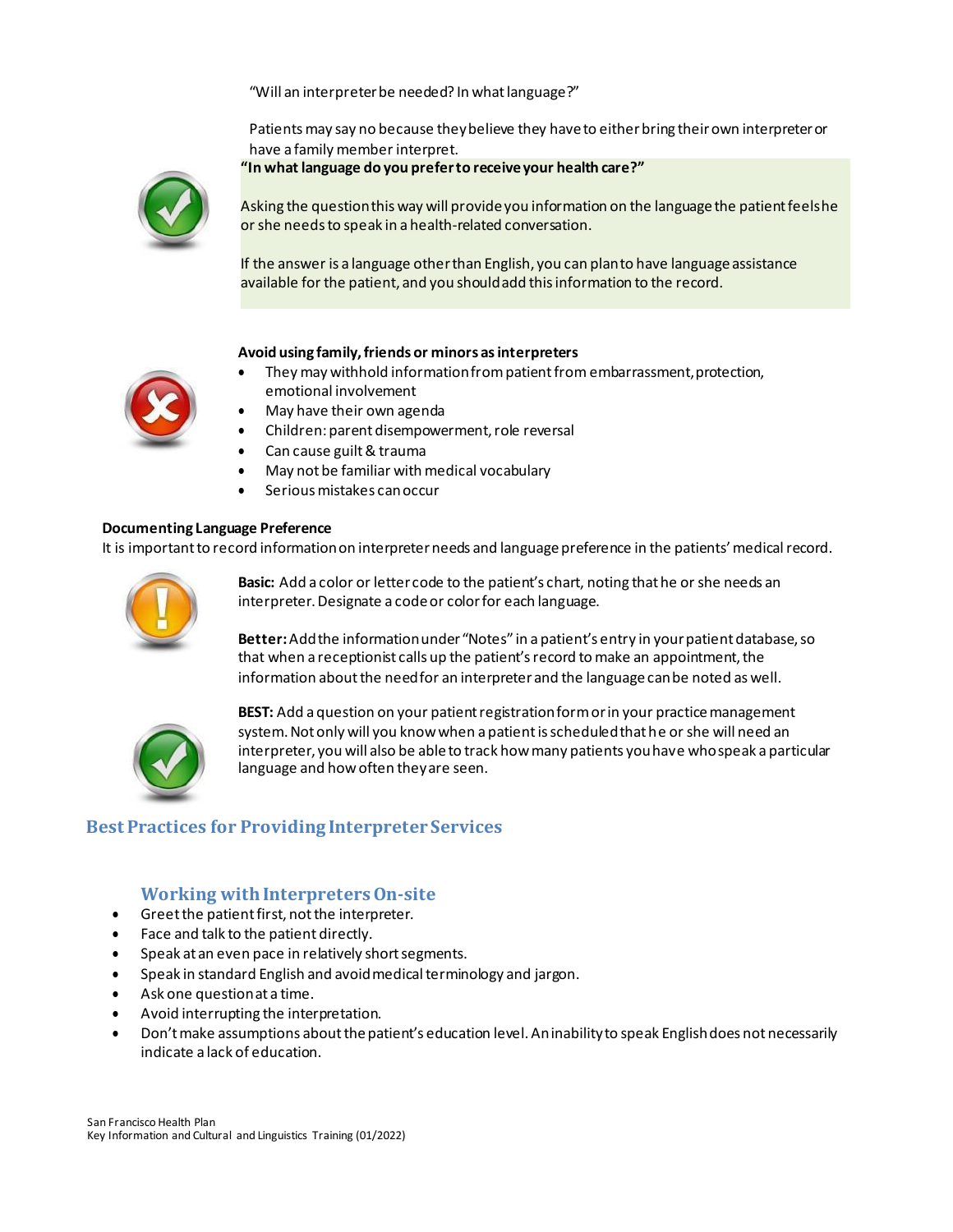### <span id="page-23-0"></span>**Working with Interpreters by Phone**

- When working with an interpreter over the phone, many of the principles of on-site interpreting apply. The only additional thing to remember is that the interpreter is "blind" to the visual cues in the room.
- When the interpreter comes onto the line, let the interpreter know who you are, who else is in the room, what sort of office practice this is, what sort of appointment this is.
- For example, "Hello interpreter, this is Dr. Jameson. I have Mrs. Dominguez and her adult daughter here for Mrs. Dominguez' annual exam."
- Give the interpreter the opportunity to quickly introduce him/herself to the patient.
- If you point to a chart, a drawing, a body part or a piece of equipment, verbalize what you are pointing to as you do it.

#### <span id="page-23-1"></span>**What is Culture?**

Culture consists of a body of learned beliefs, traditions, and guides for behaving and interpreting behavior that is shared among members of a particular group, and that group members use to interpret their experiences of the world.



- **Cultural awareness**is being cognizant, observant, and conscious ofsimilarities and differences among and between culturalgroups.
- **Cultural and linguistic competence** is a setof congruent behaviors, attitudes, and policiesthat come together in a system, agency, or among professionals that **enables effective work** in cross-culturalsituations.
- **Cultural humility** is a commitment and active engagement in a **lifelong process** that individuals enter into on an ongoing basis with patients, communities, colleagues, and with themselves.

# Influences can be above or below the surface. seen and unseen

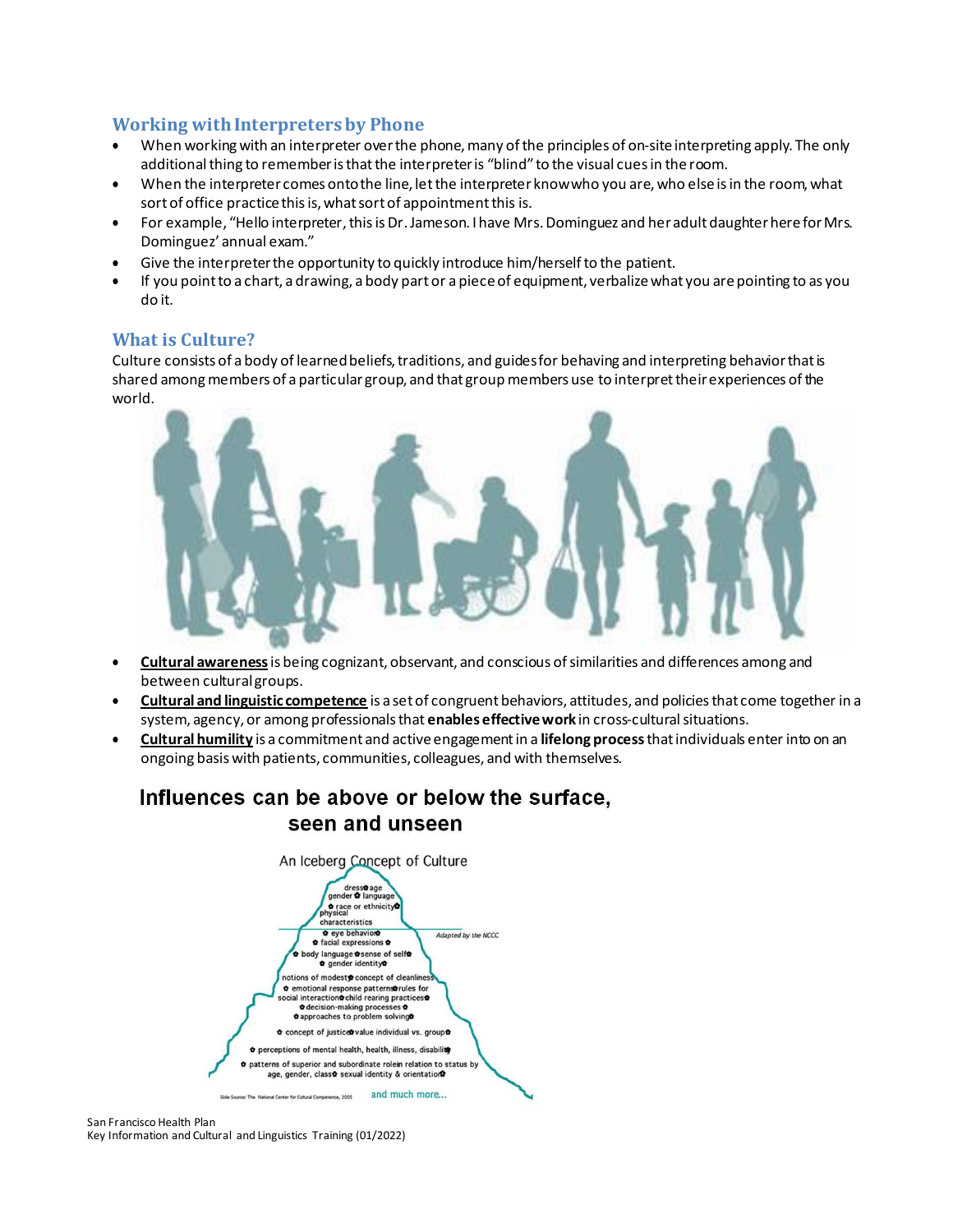# <span id="page-24-0"></span>**What is Cultural Competence in Health Care?**

- Recognition that people of different cultures have different ways of communicating, behaving, interpreting, and problem-solving.
- Recognition that cultural beliefs impact patient's health beliefs, help-seeking activities, interactions with health care professionals, health care practices, and health care outcomes, including adherence to prescribedregimens.

# <span id="page-24-1"></span>**Tips for Cross Cultural Communication**



# **Caring for LGBTQ+ Communities**

Source: QualityInteractions

- SFHP's members have diverse sexual orientations
	- o *Identify your own LGBTQ+ perceptions and biases as a first step in providing the best quality care.*
	- o *Many LGBTQ+people do not disclose theirsexualorientation orgenderidentity because they don'tfeel comfortable or they fear receiving substandard care.*
- SFHP's members have diverse genderidentities
	- o *Cisgender – people whose gender identity and gender expression align with their assigned sex at birth*
	- o *Transgender – people whose gender identity and/or gender expression differs from their assigned sex at birth (people may or may not choose to alter their bodies hormonally and/orsurgically)*

*Source: Fenway Health*

# <span id="page-24-2"></span>**Tips for Working with Transgender Patients**

- Treat transgender people as you would want to be treated.
- Always refer to transgender people by the name and pronoun that corresponds to their genderidentity.
- If you are unsure about the person's gender identity, ask:
	- o *"How would you like to be addressed?"*
	- o *"What name would you like to be called?"*
- Focus on care rather than indulging in questions out of curiosity.
- The presence of a transgender person in your treatment room is not an appropriate "training opportunity" for other health care providers.
- It is inappropriate to ask transgender patients about their genital status if it is unrelated to their care.
- Never disclose a person's transgender status to anyone who does not explicitly need information for care. *Source: Transgender Law Center*

#### <span id="page-24-3"></span>**Caring for Seniors and Persons with Disabilities (SPDs)**

- Meeting the individual accommodation needs of SPDs to the extent possible ensures the following:
	- o *The practice provides appropriate and effective care*
		- o *Compliance with the federal Americans with Disabilities Act(ADA) and Section504ofthe 1973 RehabilitationAct.*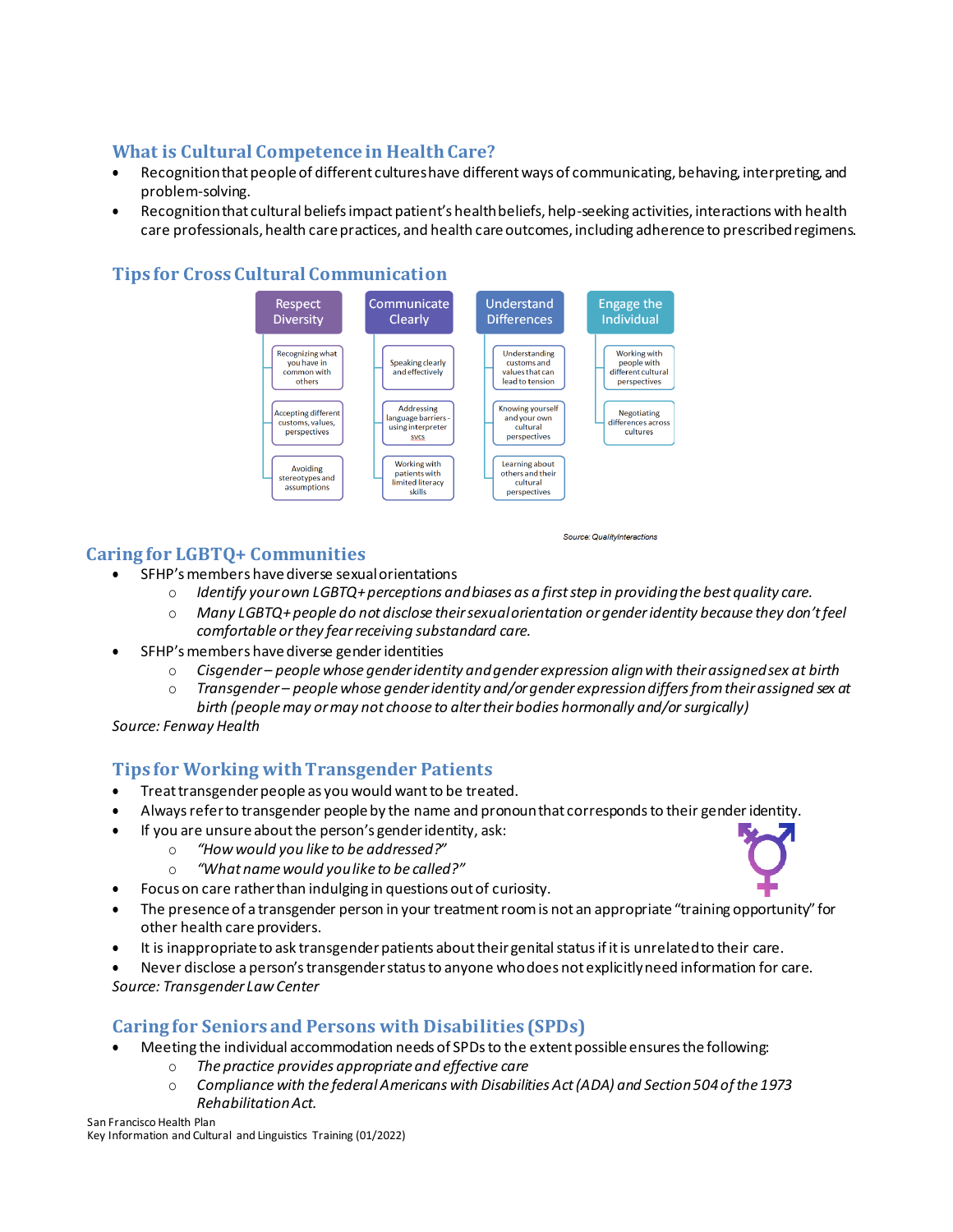- o *TheADA and Section504require that healthcare services provide certain accommodationsthat ensure equitable and non-discriminatory access to care.*
- o *70%of SFHP members with disabilitieslivewith 2+chronic conditions and 16%ofthesemembers have diabetes (compared with 7% in gen. pop.)*
- o *About 25% have 4+ chronic conditions*
- o *30% of beneficiaries with disabilities receive treatment for mental health conditions annually*

# <span id="page-25-0"></span>**Accommodations: What Patients May Need**

- Physical accessibility
- Effective communication
- Sign language interpreters, assistive listening devices, print materials in accessible formats
- Policy modification (for example, to allow more time for an office visit)
- Accessible medical equipment

### <span id="page-25-1"></span>**Dimensions of Disability** Disease/ Multiple Medication s Visual Impairmen Hearing Impairmen Seniors/Person s Caregiver Burden Physical Impairmen Cognitive Impairment / Mental Health

*Source: US Dept. of Health and Human Services, 2007*

# <span id="page-25-2"></span>**Examples of Preferred Terms**



- 
- 
- She has a disability **•** She is crippled
- A person with a spinal curvature Hunchback, Humpback



- He had polio He was stricken with or a victim of polio
- A person who uses a wheelchair Confined to a wheelchair, wheelchair-bound
	-
	-

# <span id="page-25-3"></span>**Interacting with Seniors**

- Avoid ageist assumptions when providing information and recommendations about care.
- Offer information in a clear, direct, and simple manner.
- Don't assume limitations exist just based on age.
- Recognize the senior as the expert in their own life.

San Francisco Health Plan

Key Information and Cultural and Linguistics Training (01/2022)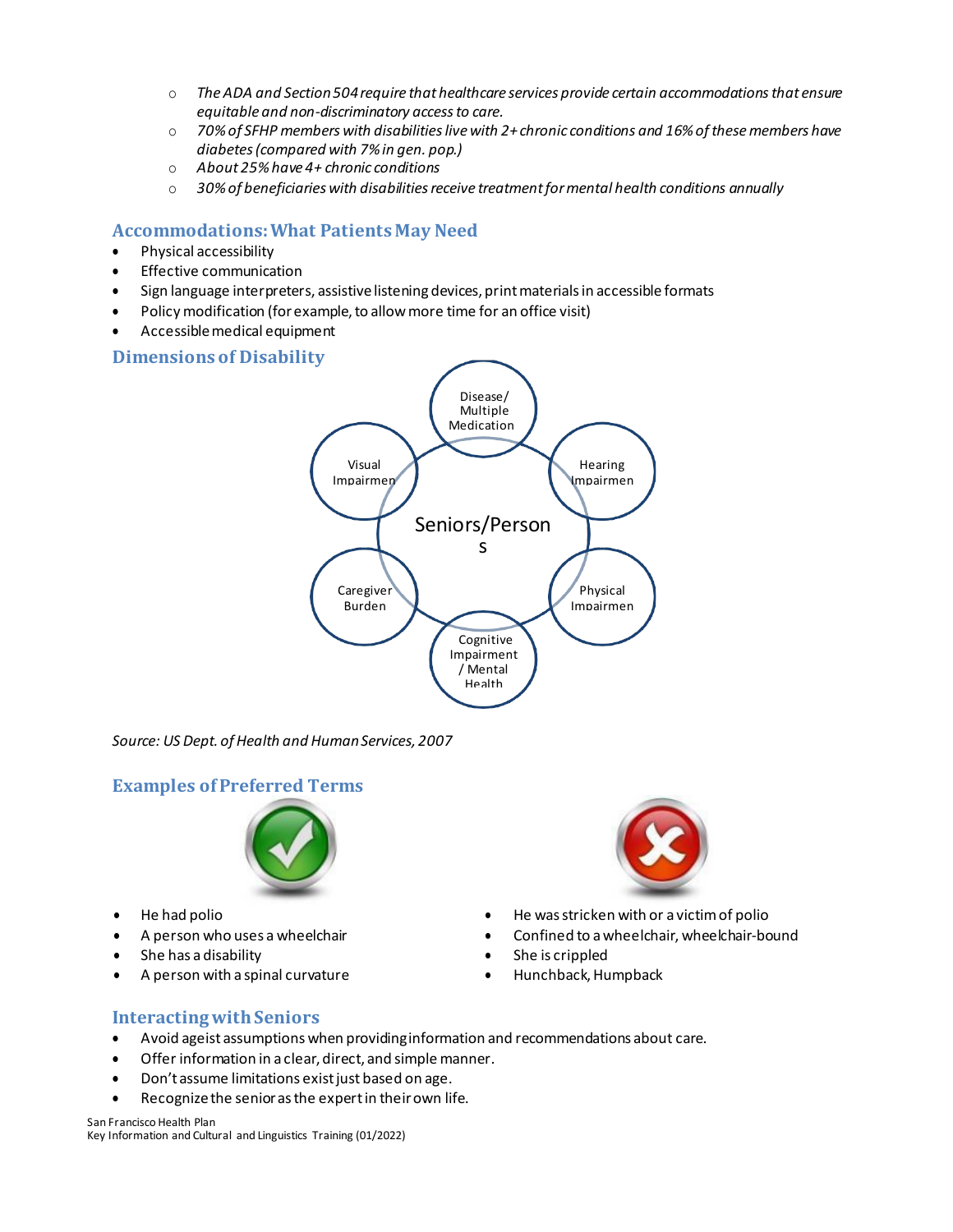Quote from a senior activist: "*As Seniors we know our capabilities and energy are diminishing, but want to retain the right to limit ourselves when the time comes, and not have young people put those limitations on us, to make them feel better.*"

# <span id="page-26-0"></span>**Interacting with People with Physical Disabilities**

- Mobility and physical disabilities range from people who have mild to those with significant limitations.
- If shaking hands is appropriate, do so. People with limited hand use or who use prosthesiscan usually shake hands. If people have no arms, lightly touch their shoulder.
- When speaking to a person using a wheelchair or scooter for more than a few minutes, try to find a seat or kneel so you are at the same eye level.
- Ask for permission before moving someone's cane, crutches, walker, or wheelchair.

# <span id="page-26-1"></span>**Interacting with People with Speech Disabilities**

- Some (not all) people with limited speech have difficulty understanding what people say to them because of their disability, age, a hearing loss, cognitive difficulties and/or languagedifferences.
- Don't raise your voice. People with speech disabilities can hear you.
- Always repeat what the person tells you to confirm that you understood.
- Ask questions one at a time. Give individuals extra time to respond.
- Pay attention to pointing, gestures, nods, sounds, eye gaze, and blinks.
- If you have trouble understanding a person'sspeech, it's ok to ask themto repeatwhatthey are saying, even three or four times. It is better for them to know that you do not understand, than to make an error.

# <span id="page-26-2"></span>**Interacting with People with Cognitive, Intellectual, or Psychiatric Disabilities**

- A cognitive, intellectual, or psychiatric disability can affect a person's understanding, memory, language, judgment, learning and related information processing and communication functions. These disabilities include individuals with intellectual disabilities, head injury, strokes, autism, Alzheimer's disease, and emotional disabilities.
- Offer information in a clear, concise, concrete, and simple manner.
- If you are not being understood, modify your method of communicating. Use common words and simple sentences.
- Allow time for people to process your words, respond slowly, or in their own way.
- Make sure the person understands your message.

# <span id="page-26-3"></span>**Interacting with People with Visual Disabilities**

- People can have a range of visual disabilities, from having no vision to people who have low vision and may be able to read large print.
- When offering help, identify yourselfand letpeople knowyou arespeaking to themby gentlytouching theirarm. If you leave people's immediate area, tell them so they will not be talking to empty space.
- Speak directly facing the person. Your natural speaking tone is sufficient.
- When giving directions, be specific. Clock clues may be helpful, such as "the deskis at 6 o'clock." When guiding a person through a doorway, let them know if the door opens in or out and to the right or to the left.
- People who are blind or have visual impairments may request (from SFHP) print materials in accessible formats such as digital, audio, large print, or Braille.

# **Need more information? Contac[t HealthEducation@sfhp.org](mailto:HealthEducation@sfhp.org)**